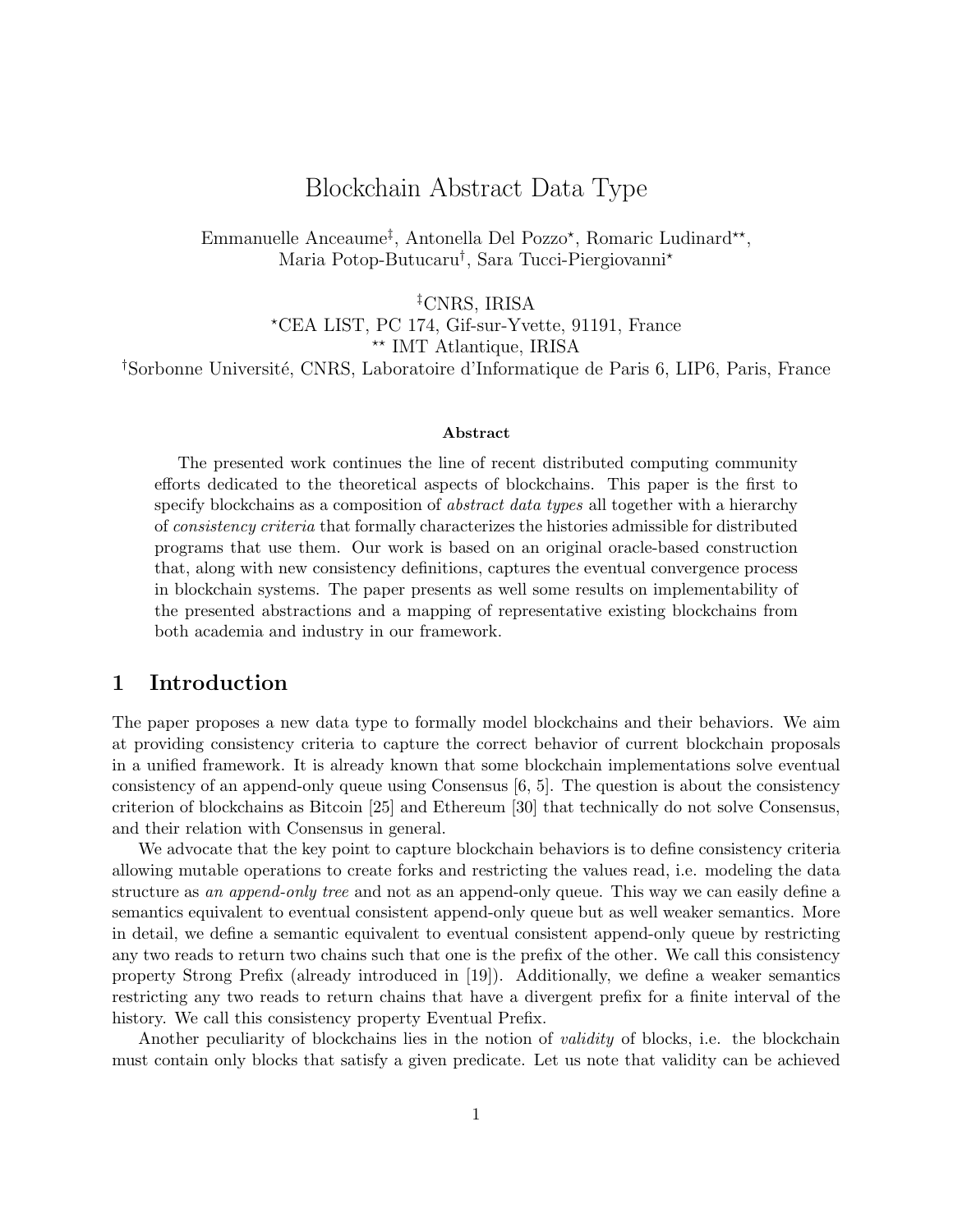through proof-of-work (Dwork and Naor [15]) or other agreement mechanisms. We advocate that to abstract away implementation-specific validation mechanisms, the validation process must be encapsulated in an oracle model separated from the process of updating the data structure. Because the oracle is the only generator of valid blocks and only valid blocks can be appended, it follows that it is the oracle that grants the access to the data structure and it might also own a synchronization power to control the number of forks, in terms of branches of the tree from a given block. In this respect we define oracles models such that, depending on the model, the number of forks from a given block can be: unbounded, up to  $k > 1$ , and  $k = 1$  (no fork) for the strongest oracle model.

The blockchain is then abstracted by an oracle-based construction in which the update and consistency of the tree data structure depends on the validation and synchronization power of the oracle.

The main contribution of the paper is a formal unified framework providing blockchain consistency criteria that can be combined with oracle models in a proper *hierachy of abstract data* types [28] independent of the underlying communication and failure model. Thanks to the establishment of the formal framework the following implementability results are shown:

- The strongest oracle, guaranteeing no fork, has Consensus number  $\infty$  in the Consensus hierarchy of concurrent objects [20] (Theorem 4.2). It must be noted that we considered Consensus defined in [11, 18, 8], in which the *Validity* property states that a valid block can be decided even if sent by a faulty process.
- The weakest oracle, which validates a potential unbounded number of blocks to be appended to a given block, has Consensus number 1 (Theorem 4.3).
- The impossibility to guarantee Strong Prefix in a message-passing system if forks are allowed (Theorem 4.8). This means that Strong Prefix needs the strongest oracle to be implemented, which is at least as strong as Consensus.
- A necessary condition (Theorem 4.7) for Eventual Prefix in a message-passing system, called Update Agreement stating that each update sent by a correct process must be eventually received by every correct process. The result implies that it is impossible to implement Eventual Prefix if even only one message sent by a correct process is dropped.

The proposed framework along with the above-mentioned results helps in classifying existing blockchains in terms of their consistency and implementability. We used the framework to classify several blockchain proposals. We showed that Bitcoin [25] and Ethereum [30] have a validation mechanism that maps to our weakest oracle and then they only implement Eventual prefix, while other proposals maps to our strongest oracle, falling in the class of those that guarantee Strong Prefix (e.g. Hyperledger Fabric [5], PeerCensus [12], ByzCoin [23], see Section 5 for further details). Related Work. Formalisation of blockchains in the lens of distributed computing has been recognized as an extremely important topic [21]. The topic is recent and to the best of our knowledge, no other attempt proposed a unified framework capturing both Consensus-based and proof-of-work blockchains, as the presented paper aims at proposing.

In [1], the authors present a study about the relationship of BFT consensus and blockchains. In order to abstract the proof-of-work mechanism the authors propose a specific oracle, in the same spirit of our oracle abstraction. While their oracle is more specific then ours, since it makes a direct reference to proof-of-work properties, it offers as well a fairness property. Note that we do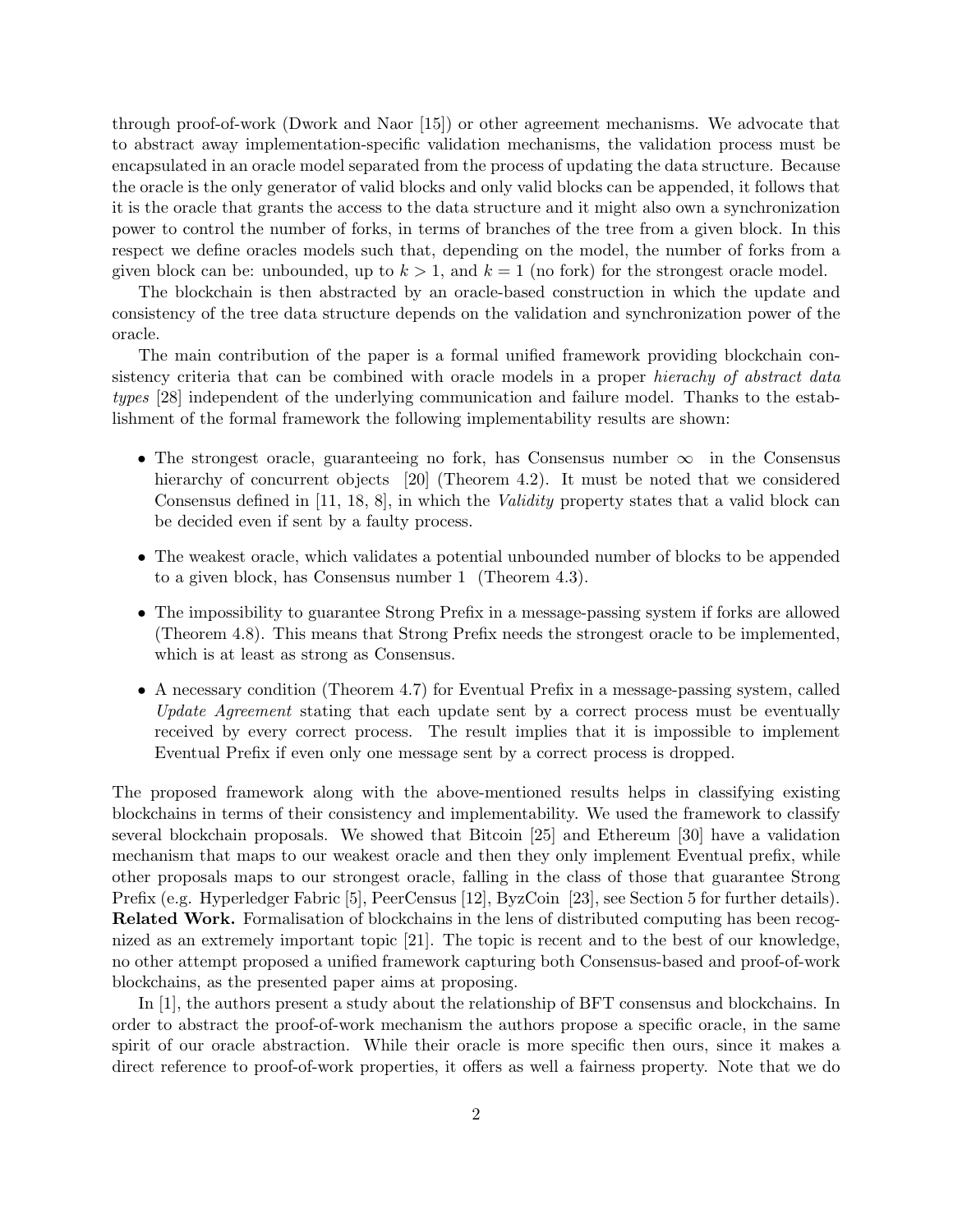not formalize fairness properties in this paper, we only offer a generic merit parameter that can be used to define fairness. Let us note that apart from the fairness property, our oracle captures the semantics of [1]'s oracle.

In parallel and independently of the work in [3], [6] proposes a formalization of distributed ledgers modeled as an ordered list of records. The authors propose in their formalization three consistency criteria: eventual consistency, sequential consistency and linearizability. They discuss how Hyperldger Fabric implements eventual consistency and propose implementations for sequential consistency and linearizability using a total order broadcast abstraction. Interestingly, they show that a distributed ledger that provides eventual consistency can be used to solve the consensus problem. These findings confirm our results about the necessity of Consensus to solve Strong Prefix and corroborate our mapping of Hyperledger Fabric. On the other hand the proposed formalization does not propose weaker consistency semantics more suitable for proof-of-work blockchains as BitCoin. Indeed, [6] continues and it is complementary to the work on the first formalisation of Bitcoin as a distributed ledger proposed in [4] where the distributed ledger is modelled as a simple register. These works suggest different abstractions to model proof-of-work and Consensus-based blockchains, respectively. The presented paper, on the other hand, thanks to our oracle-based construction (not present in  $[6]$ ,  $[4]$ ) generalizes both  $[4]$  and  $[6]$  to encompass both kind of blockchains in a unified framework.

Finally, [19] presents an implementation of the Monotonic Prefix Consistency (MPC) criterion and showed that no criterion stronger than MPC can be implemented in a partition-prone messagepassing system. Nicely, this result and more in general solvability results for eventual consistency [13] immediately apply to our Strong Prefix criterion.

# 2 Preliminaries on shared object specifications based on Abstract Data Types

The basic idea underlying the use of abstract data types is to specify shared objects using two complementary facets [27]: a sequential specification that describes the semantics of the object, and a consistency criterion over concurrent histories, i.e. the set of admissible executions in a concurrent environment. In this work we are interested in consistency criteria achievable in a distributed environment in which processes are sequential and communicate through message-passing.

## 2.1 Abstract Data Type (ADT)

The model used to specify an abstract data type is a form of transducer, as Mealy's machines, accepting an infinite but countable number of states. The values that can be taken by the data type are encoded in the abstract state, taken in a set Z. It is possible to access the object using the symbols of an input alphabet A. Unlike the methods of a class, the input symbols of the abstract data type do not have arguments. Indeed, as one authorizes a potentially infinite set of operations, the call of the same operation with different arguments is encoded by different symbols. An operation can have two types of effects. First, it can have a side-effect that changes the abstract state, the corresponding transition in the transition system being formalized by a transition function  $\tau$ . Second, operations can return values taken in an output alphabet B, which depend on the state in which they are called and an output function  $\delta$ . For example, the pop operation in a stack removes the element at the top of the stack (its side effect) and returns that element (its output).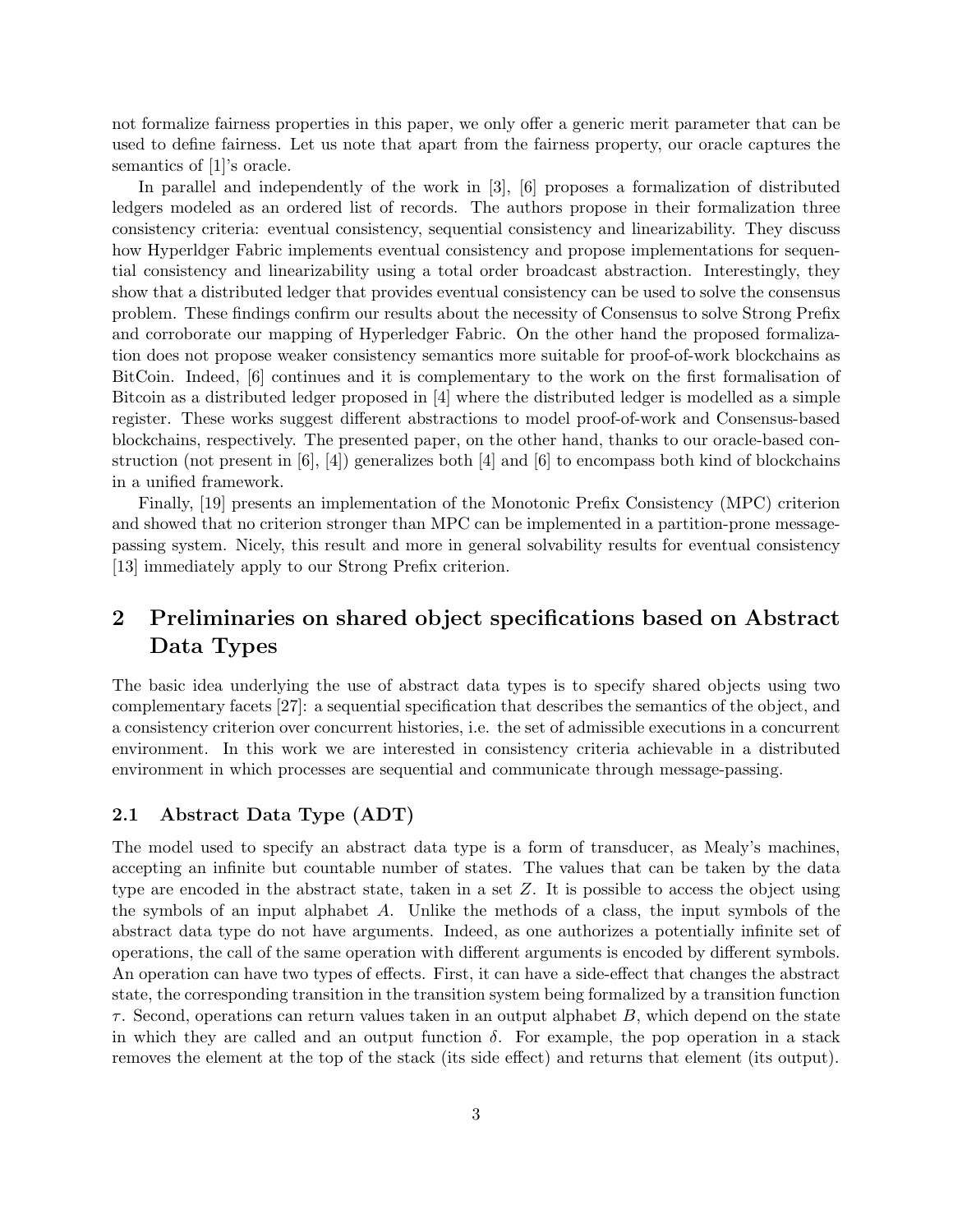The formal definition of abstract data types is as follows.

**Definition 2.1.** (Abstract Data Type T) An abstract data type is a 6-tuple  $T = \langle A, B, Z, \xi_0, \tau, \delta \rangle$ where:

- A and B are countable sets called input alphabet and output alphabet;
- Z is a countable set of abstract states and  $\xi_0$  is the initial abstract state;
- $\tau : Z \times A \rightarrow Z$  is the transition function;
- $\delta: Z \times A \rightarrow B$  is the output function.

**Definition 2.2. (Operation)** Let  $T = \langle A, B, Z, \xi_0, \tau, \delta \rangle$  be an abstract data type. An *operation* of T is an element of  $\Sigma = A \cup (A \times B)$ . We refer to a couple  $(\alpha, \beta) \in A \times B$  as  $\alpha/\beta$ . We extend the transition function  $\tau$  over the operations and apply  $\tau$  on the operations input alphabet:

$$
\tau_T : \begin{cases} Z \times \Sigma \to Z \\ (\xi, \alpha) \mapsto \tau(\xi, \alpha) \text{ if } \alpha \in A \\ (\xi, \alpha/\beta) \mapsto \tau(\xi, \alpha) \text{ if } \alpha/\beta \in A \times B \end{cases}
$$

#### 2.2 Sequential specification of an ADT

An abstract data type, by its transition system, defines the sequential specification of an object. That is, if we consider a path that traverses its system of transitions, then the word formed by the subsequent labels on the path is part of the sequential specification of the abstract data type, i.e. it is a sequential history. The language recognized by an ADT is the set of all possible words. This language defines the sequential specification of the ADT. More formally,

**Definition 2.3.** (Sequential specification  $L(T)$ ) A finite or infinite sequence  $\sigma = (\sigma_i)_{i \in D} \in \Sigma^{\infty}$ ,  $D = \mathbb{N}$  or  $D = \{0, \ldots, |\sigma| - 1\}$  is a sequential history of an abstract data type T if there exists a sequence of the same length  $(\xi_{i+1})_{i\in D} \in Z^{\infty}$  ( $\xi_0$  has already been defined has the initial state) of states of T such that, for any  $i \in D$ ,

- the output alphabet of  $\sigma_i$  is compatible with  $\xi_i: \xi_i \in \delta_T^{-1}$  $T^1(\sigma_i);$
- the execution of the operation  $\sigma_i$  is such that the state changed from  $\xi_i$  to  $\xi_{i+1}$ :  $\tau_T(\xi_i, \sigma_i)$  =  $\xi_{i+1}$ .

The sequential specification of T is the set of all its possible sequential histories  $L(T)$ .

### 2.3 Concurrent histories of an ADT

Concurrent histories are defined considering asymmetric event structures, i.e., partial order relations among events executed by different processes [27].

**Definition 2.4. (Concurrent history**  $H$ **)** The execution of a program that uses an abstract data type T =  $\langle A, B, Z, \xi_0, \tau, \delta \rangle$  defines a concurrent history  $H = \langle \Sigma, E, \Lambda, \mapsto, \prec, \nearrow \rangle$ , where

•  $\Sigma = A \cup (A \times B)$  is a countable set of operations;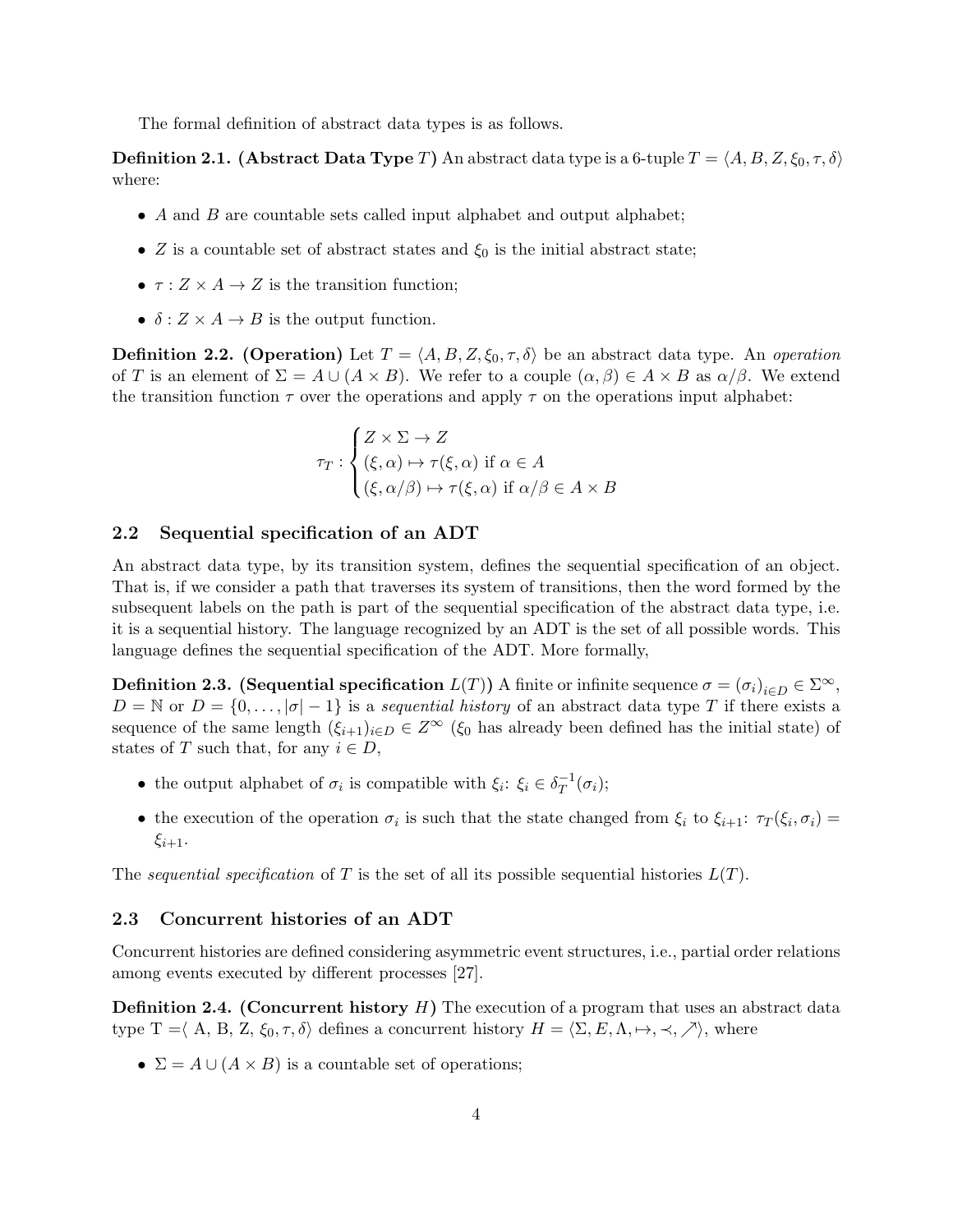- E is a countable set of events that contains all the ADT operations invocations and all ADT operation response events;
- $\Lambda: E \to \Sigma$  is a function which associates events to the operations in  $\Sigma$ ;
- $\rightarrow$ : is the process order relation over the events in E. Two events are ordered by  $\rightarrow$  if they are produced by the same process;
- $\prec$ : is the operation order, irreflexive order over the events of E. For each couple  $(e, e') \in E^2$ , if e is an operation invocation and e' is the response for the same operation then  $e \prec e'$ , if  $e'$  is the invocation of an operation occurred at time  $t'$  and  $e$  is the response of another operation occurred at time t with  $t < t'$  then  $e \prec e'$ ;
- $\nearrow$ : is the program order, irreflexive order over E, for each couple  $(e, e') \in E^2$  with  $e \neq e'$  if  $e \mapsto e'$  or  $e \prec e'$  then  $e \nearrow e'.$

### 2.4 Consistency criterion

The consistency criterion characterizes which concurrent histories are admissible for a given abstract data type. It can be viewed as a function that associates a concurrent specification to abstract data types. Specifically,

**Definition 2.5.** (Consistency criterion  $C$ ) A consistency criterion is a function

$$
C: \mathcal{T} \to \mathcal{P}(\mathcal{H})
$$

where  $\mathcal T$  is the set of abstract data types,  $\mathcal H$  is a set of histories and  $\mathcal P(\mathcal H)$  is the sets of parts of  $\mathcal H$ .

Let C be the set of all the consistency criteria. An algorithm  $A_T$  implementing the ADT  $T \in \mathcal{T}$ is C-consistent with respect to criterion  $C \in \mathcal{C}$  if all the operations terminate and all the admissible executions are C-consistent, i.e. they belong to the set of histories  $C(T)$ .

## 3 BlockTree and Token oracle ADTs

In this section we present the BlockTree and the token Oracle ADTs along with consistency criteria.

#### 3.1 BlockTree ADT

We formalize the data structure implemented by blockchain-like systems as a *directed rooted tree*  $bt = (V_{bt}, E_{bt})$  called *BlockTree*. Each vertex of the BlockTree is a *block* and any edge points backward to the root, called genesis block. The height of a block refers to its distance to the root. We denote by  $b_k$  a block located at height k. By convention, the root of the BlockTree is denoted by  $b_0$ . Blocks are said valid if they satisfy a predicate P which is application dependent (for instance, in Bitcoin, a block is considered valid if it can be connected to the current blockchain and does not contain transactions that double spend a previous transaction). We represent by  $\beta$  a countable and non empty set of blocks and by  $\mathcal{B}' \subseteq \mathcal{B}$  a countable and non empty set of valid blocks, i.e.,  $\forall b \in \mathcal{B}'$ ,  $P(b) = \top$ . By assumption  $b_0 \in \mathcal{B}'$ ; We also denote by  $\mathcal{BC}$  a countable non empty set of blockchains, where a blockchain is a path from a leaf of bt to  $b_0$ . A blockchain is denoted by bc. Finally, F is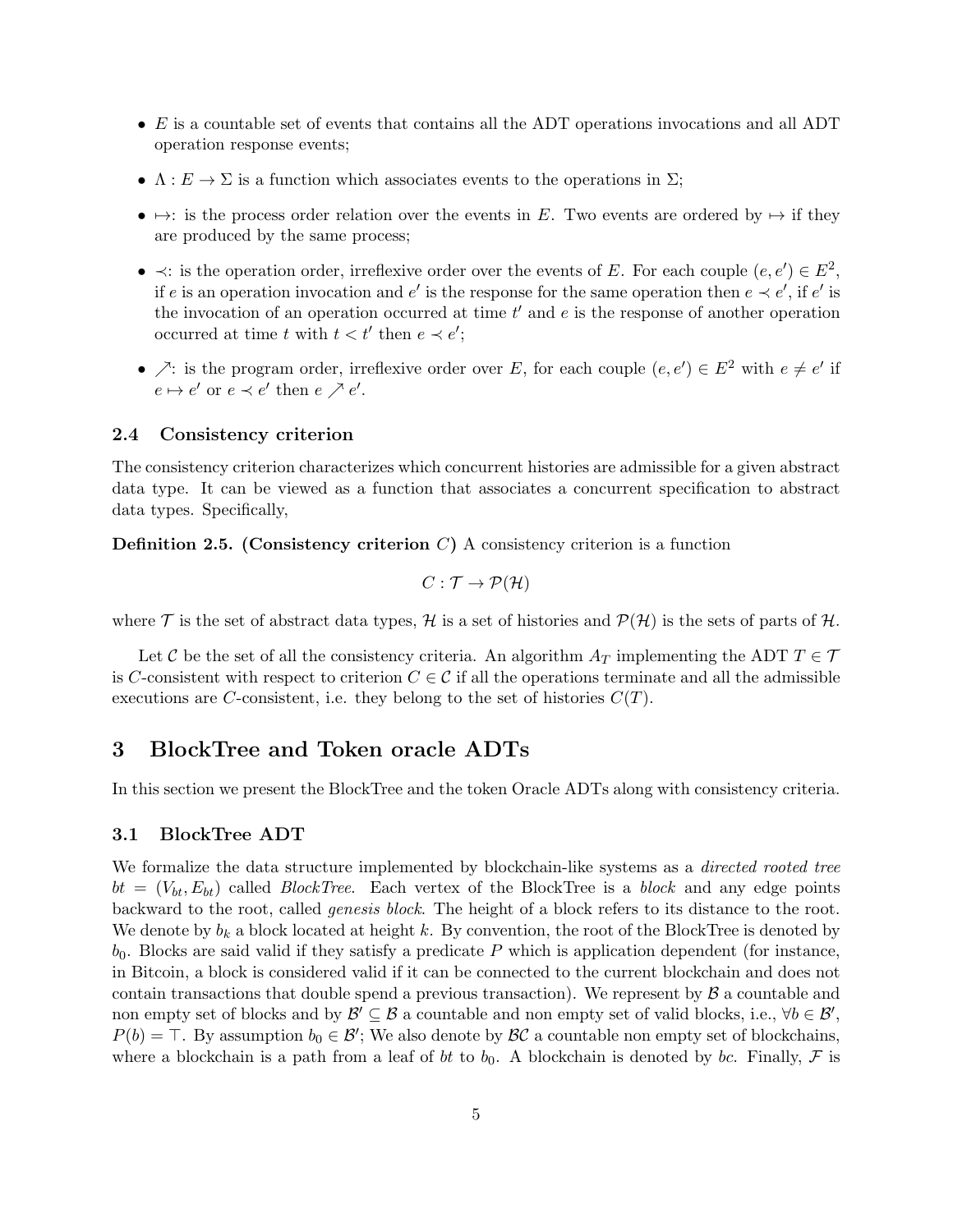

Figure 1: A possible path of the transition system defined by the BT-ADT. We use the following syntax on the edges: operation/output.

a countable non empty set of selection functions,  $f \in \mathcal{F} : \mathcal{BT} \to \mathcal{BC}$ ;  $f(bt)$  selects a blockchain bc from the BlockTree bt (note that  $b_0$  is not returned) and if  $bt = b_0$  then  $f(b_0) = b_0$ . This reflects for instance the longest chain or the heaviest chain used in some blockchain implementations. The selection function f and the predicate  $P$  are parameters of the ADT which are encoded in the state and do not change over the computation.

The following notations are also deeply used:  $\{b_0\} \frown f(bt)$  represents the concatenation of  $b_0$  with the blockchain of bt; and  $\{b_0\}^{\frown} f(bt)$  represents the concatenation of  $b_0$  with the blockchain of bt and a block b;

#### 3.1.1 Sequential specification of the BlockTree

The sequential specification of the BlockTree is defined as follows.

**Definition 3.1** (BlockTree ADT  $(BT-ADT)$ ). The BlockTree Abstract Data Type is the 6-tuple  $BT-ADT=\langle A = \{append(b),read(): b \in \mathcal{B}\}, B = \mathcal{BC} \cup \{true, false\}, Z = \mathcal{BT} \times \mathcal{F} \times (\mathcal{B} \rightarrow \{true, false\}),$  $\xi_0 = (bt^0, f), \tau, \delta$ , where the transition function  $\tau : Z \times A \to Z$  is defined by

- $\tau((bt, f, P), \text{append}(b)) = (\{b_0\}^f f(bt)^{f(b)}, f, P)$  if  $b \in \mathcal{B}'$ ;  $(bt, f, P)$  otherwise;
- $\tau((bt, f, P), \text{read})) = (bt, f, P),$

and the output function  $\delta: Z \times A \rightarrow B$  is defined by

- $\delta((bt, f, P), \text{append}(b)) = \text{true}$  if  $b \in \mathcal{B}'$ ; false otherwise;
- $\delta((bt, f, P), \text{read})) = \{b_0\} \cap f(bt);$
- $\delta((bt_0, f, P), \text{read})) = b_0$ .

The semantic of the read and the append operations directly depend on the selection function  $f \in \mathcal{F}$ . In this work we let this function generic to suit the different blockchain implementations. In the same way, predicate  $P$  is let unspecified. The predicate  $P$  mainly abstracts the creation process of a block, which may fail or successfully terminate. This process will be further specified in Section 3.2.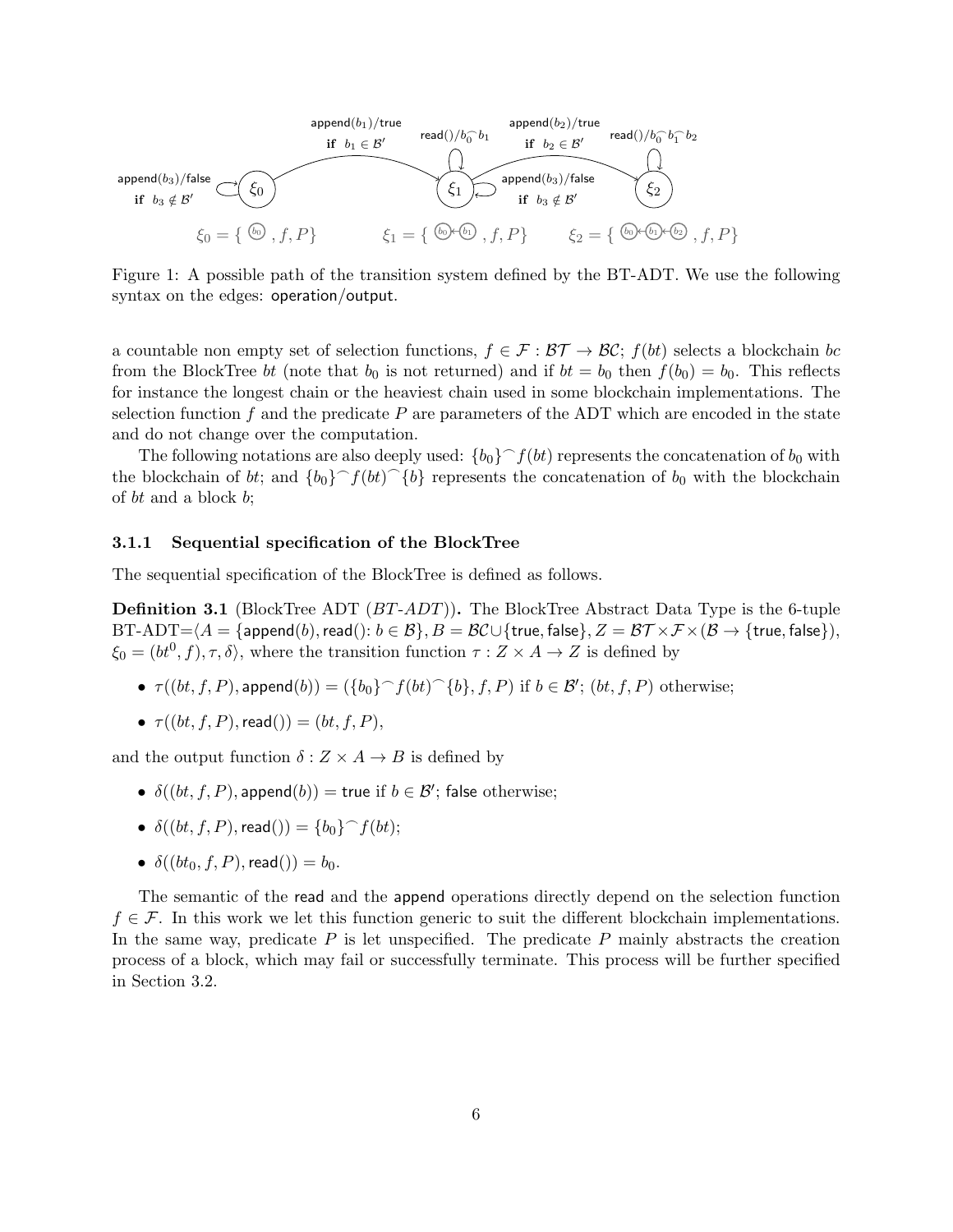## 3.1.2 Concurrent specification of a BT-ADT and consistency criteria

The concurrent specification of the BT-ADT is the set of concurrent histories. A BT-ADT consistency criterion is a function that returns the set of concurrent histories admissible for a BlockTree abstract data type. We define two  $BT$  consistency criteria:  $BT$  Strong consistency and  $BT$  Eventual consistency. For ease of readability, we employ the following notations:

- $E(a^*, r^*)$  is an infinite set containing an infinite number of append() and read() invocation and response events;
- $E(a, r^*)$  is an infinite set containing (i) a finite number of append() invocation and response events and  $(ii)$  an infinite number of read() invocation and response events;
- $e_{inv}(o)$  and  $e_{rsp}(o)$  indicate respectively the invocation and response event of an operation  $o;$ and  $e_{rsp}(r)$ : bc denotes the returned blockchain bc associated with the response event  $e_{rsp}(r)$ ;
- score :  $\mathcal{BC} \to \mathbb{N}$  denotes a monotonic increasing deterministic function that takes as input a blockchain bc and returns a natural number  $s$  as score of bc, which can be the height, the weight, etc. Informally we refer to such value as the score of a blockchain; by convention we refer to the score of the blockchain uniquely composed by the genesis block as  $s_0$ , i.e.  $\textsf{score}(\{b_0\}) = s_0$ . Increasing monotonicity means that  $\textsf{score}(bc^{-1}\{b\}) > \textsf{score}(bc)$ ;
- mcps:  $BC \times BC \rightarrow \mathbb{N}$  is a function that given two blockchains bc and bc' returns the score of the maximal common prefix between bc and  $bc'$ ;
- $bc \sqsubseteq bc'$  iff bc prefixes bc'.

BT Strong consistency. The BT Strong Consistency criterion is the conjunction of the following four properties. The block validity property imposes that each block in a blockchain returned by a read() operation is *valid* (i.e., satisfies predicate  $P$ ) and has been inserted in the BlockTree with the append() operation. The Local monotonic read states that, given the sequence of read() operations at the same process, the score of the returned blockchain never decreases. The Strong prefix property states that for each couple of read operations, one of the returned blockchains is a prefix of the other returned one (i.e., the prefix never diverges). Finally, the Ever growing tree states that scores of returned blockchains eventually grow. More precisely, let s be the score of the blockchain returned by a read response event r in  $E(a^*, r^*)$ , then for each read() operation r, the set of read() operations r' such that  $e_{rsp}(r) \nearrow e_{inv}(r')$  that do not return blockchains with a score greater than  $s$  is finite. More formally, the BT Strong consistency criterion is defined as follows:

**Definition 3.2** (BT Strong Consistency criterion  $(SC)$ ). A concurrent history  $H = \langle \Sigma, E, \Lambda, \mapsto, \prec \rangle$  $, \nearrow$  of the system that uses a BT-ADT verifies the BT Strong Consistency criterion if the following properties hold:

- Block validity:  $\forall e_{rsp}(r) \in E, \forall b \in e_{rsp}(r) : bc, b \in \mathcal{B}' \land \exists e_{inv}(\text{append}(b)) \in E$ ,  $e_{inv}(append(b)) \nearrow e_{rsp}(r).$
- Local monotonic read:

 $\forall e_{rsp}(r), e_{rsp}(r') \in E^2$ , if  $e_{rsp}(r) \mapsto e_{inv}(r')$ , then  $\mathsf{score}(e_{rsp}(r) : bc) \leq \mathsf{score}(e_{rsp}(r') : bc').$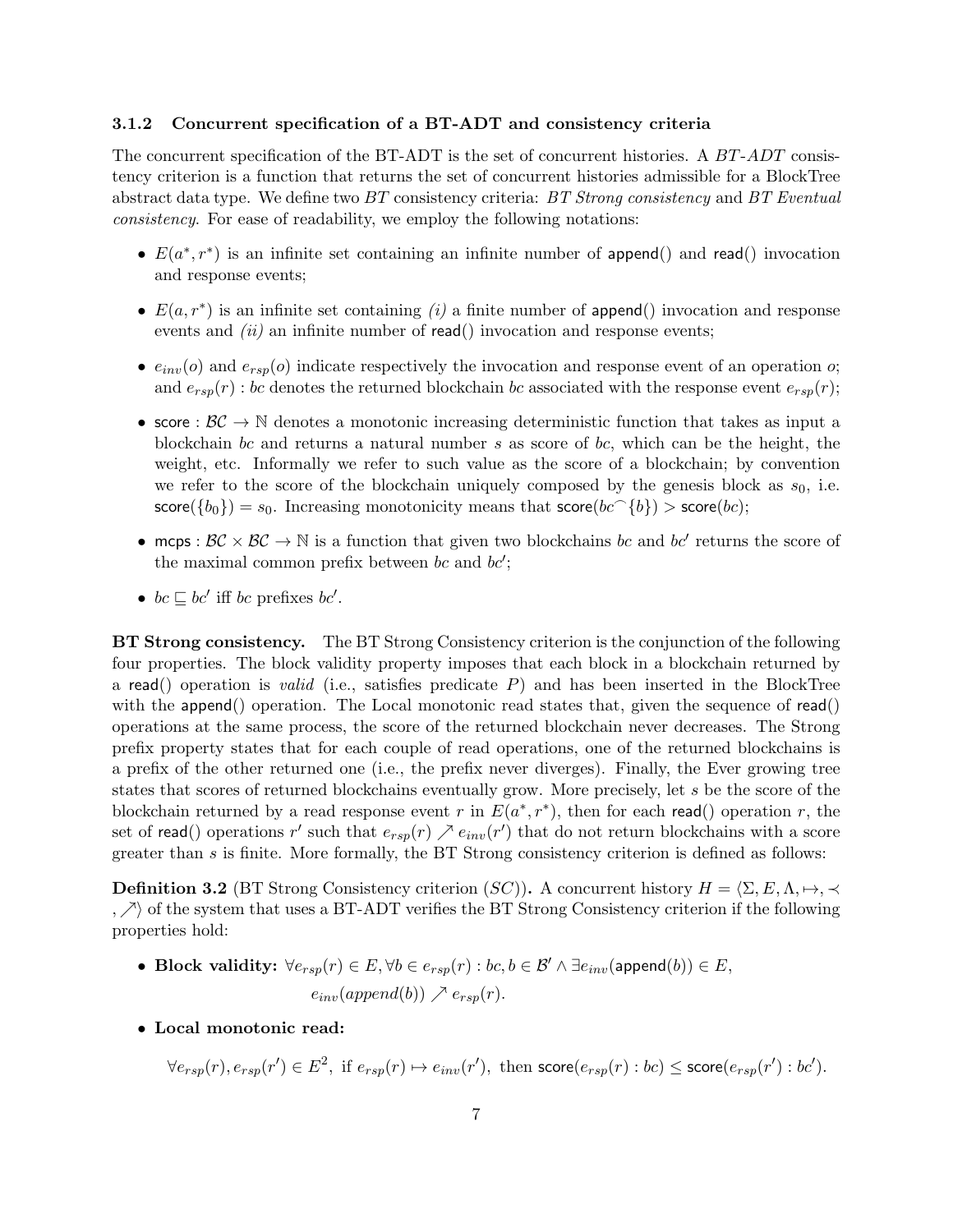#### • Strong prefix:

$$
\forall e_{rsp}(r), e_{rsp}(r') \in E^2, (e_{rsp}(r'): bc' \sqsubseteq e_{rsp}(r): bc) \vee (e_{rsp}(r): bc \sqsubseteq e_{rsp}(r'): bc').
$$

• Ever growing tree:  $\forall e_{rsp}(r) \in E(a^*, r^*)$ ,  $s = \text{score}(e_{rsp}(r) : bc)$  then

$$
|\{e_{inv}(r')\in E\mid e_{rsp}(r)\nearrow e_{inv}(r'),\mathsf{score}(e_{rsp}(r'):bc')\leq s\}|<\infty.
$$

Figure 2 shows a concurrent history H admissible by the BT Strong consistency criterion. In this example the score is the length  $l$  of the blockchain and the selection function  $f$  selects the longest blockchain, and in case of equality, selects the largest based on the lexicographical order. For ease of readability, we do not depict the append() operation. We assume the block validity property is satisfied. The Local monotonic read is easily verifiable as for each couple of read blockchains one prefixes the other. The first read() r operation, enclosed in a black rectangle, is taken as reference to check the consistency criterion (the criterion has to be iteratively verified for each read() operation). Let l be the score of the blockchain returned by r. We can identify two sets, enclosed in rectangles defined by different patterns:  $(i)$  the finite sets of read() operations such that the score associated to each blockchain returned is smaller than or equal to  $l$ , and  $(ii)$  the infinite set of read() operations such that the score is greater than  $l$ . We can iterate the same reasoning for each read() operation in H. Thus H satisfies the Ever growing tree property.



Figure 2: Concurrent history that satisfies the BT Strong consistency criterion. In such scenario f selects the longest blockchain and the blockchain score is length l.

BT Eventual consistency. The BT Eventual consistency criterion is the conjunction of the block validity, the Local monotonic read and the Ever growing tree of the BT Strong consistency criterion together with the Eventual prefix which states that for each blockchain returned by a read() operation with s as score, then eventually all the read() operations will return blockchains sharing the same maximum common prefix at least up to  $s$ . Say differently, let  $H$  be a history with an infinite number of read() operations, and let  $s$  be the score of the blockchain returned by a read r, then the set of read() operations r', such that  $e_{rsp}(r) \nearrow e_{inv}(r')$ , that do not return blockchains sharing the same prefix at least up to s is finite.

**Definition 3.3** (Eventual prefix property). Given a concurrent history  $H = \langle \Sigma, E(a, r^*), \Lambda, \mapsto, \prec \rangle$ ,  $\Diamond$  of the system that uses a BT-ADT, we denote by s, for any read operation  $r \in \Sigma$  such that  $\exists e \in E(a, r^*), \Lambda(r) = e$ , the score of the returned blockchain, *i.e.*,  $s = \text{score}(e_{rsp}(r) : bc)$ . We denote by  $E_r$  the set of response events of read operations that occurred after r response, *i.e.*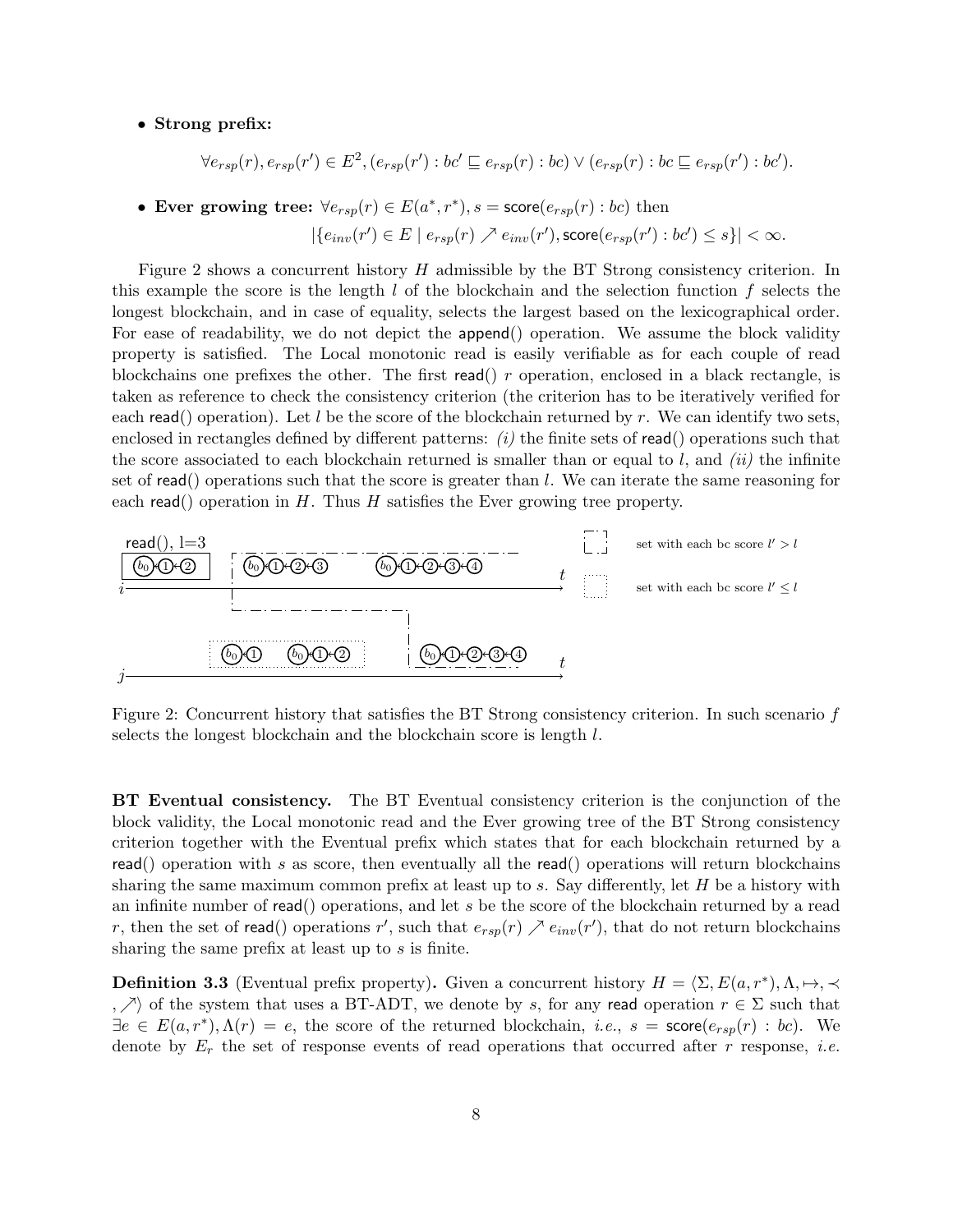$E_r = \{e \in E \mid \exists r' \in \Sigma, r' = \text{read}, e = e_{rsp}(r') \land e_{rsp}(r) \nearrow e_{rsp}(r')\}.$  Then, H satisfies the Eventual prefix property if for all read() operations  $r \in \Sigma$  with score s,

 $|\{(e_{rsp}(r_h),e_{rsp}(r_k))\in E_r^2| h\neq k, \mathsf{mpcs}(e_{rsp}(r_h):bc_h,e_{rsp}(r_k):bc_k)$ 

The Eventual prefix properties captures the fact that two or more concurrent blockchains can co-exist in a finite interval of time, but that ly all the participants adopts a same branch for each cut of the history. This cut of the history is defined by a read that picks up a blockchain with a given score.

Based on this definition, the BT Eventual consistency criterion is defined as follows:

**Definition 3.4** (BT Eventual consistency criterion EC). A concurrent history  $H = \langle \Sigma, E, \Lambda, \mapsto, \prec$ ,  $\nearrow$  of the system that uses a BT-ADT verifies the *BT Eventual consistency criterion* if it satisfies the Block validity, Local monotonic read, Ever growing tree, and the Eventual prefix properties.



(b) Sets for the Eventual Prefix Property.

Figure 3: Concurrent history that satisfies the Eventual BT consistency criterion. In such scenario f selects the longest blockchain and the blockchain score is the length  $l$ . In case (a) and case (b) the concurrent history is the same but different sets are outlined.

Figure 3 shows a concurrent history that satisfies the Eventual prefix property but not the Strong prefix one. Strong Prefix is not satisfied as blockchain<sup>1</sup>  $b_0^-$ 1 returned from the first read() at process j is not a prefix of blockchain  $b_0^{\frown}2^{\frown}4$  returned from the first read at process i. Note that we adopt the same conventions as for the example depicted in Figure 2 regarding the score, length and append() operations. We assume that the Block validity property is satisfied. The

<sup>&</sup>lt;sup>1</sup>For ease of readability we extend the notation  $b_i^{\frown} b_j$  to represent concatenated blocks in a blockchain.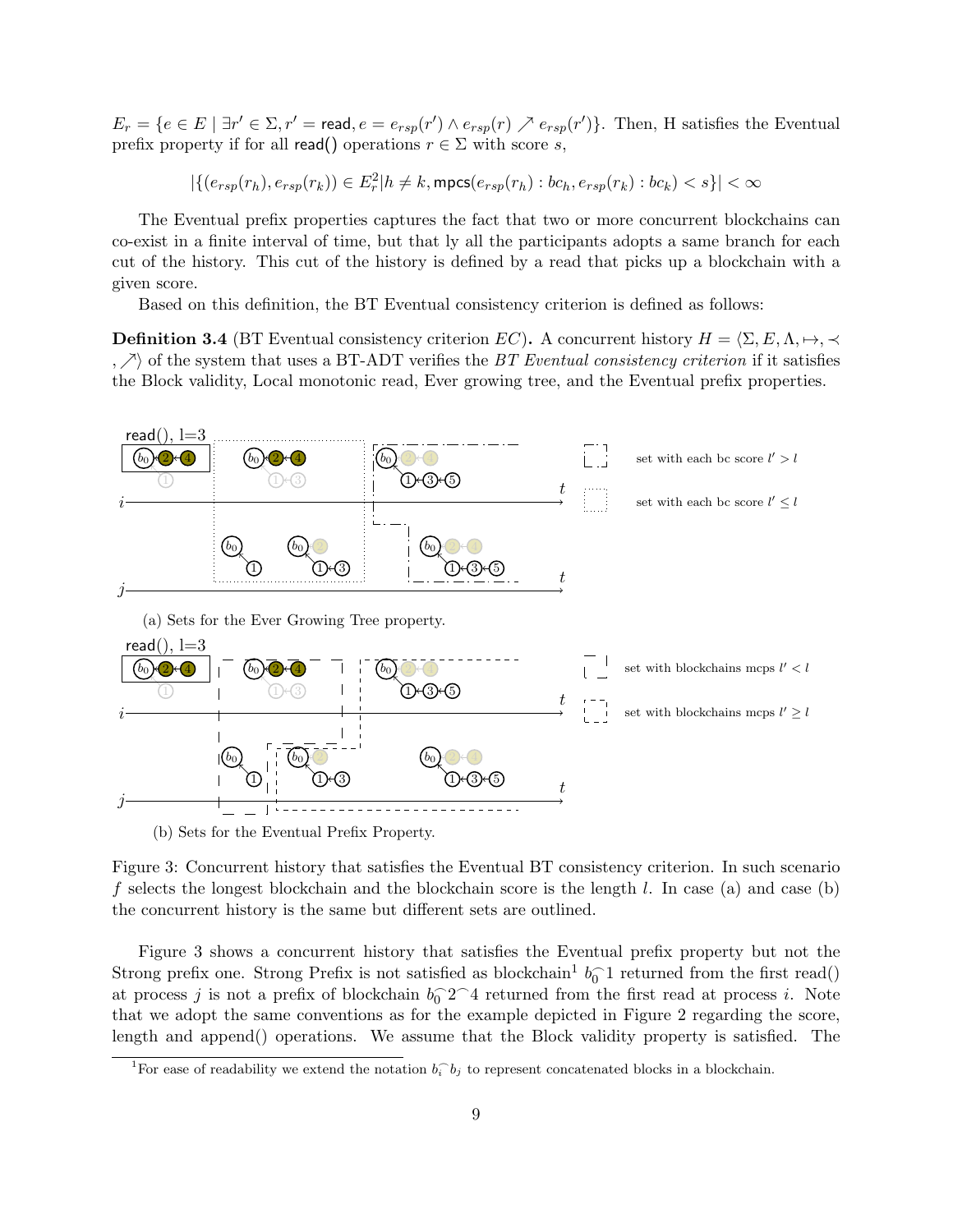Local monotonic read property is easily verifiable. In both Figures 3a and 3b, the first read()  $r$ operation at i, enclosed in a black rectangle, is taken as reference to check the consistency criterion (the criterion has to be iteratively verified for each read() operation). Let  $l$  be the score of the blockchain returned by  $r$ . In Figure 3b we can identify two sets, enclosed in rectangles defined by different patterns: (i) the finite set of read() operations sharing a maximum common prefix score (mcps) smaller than l (the set to check for the satisfiability of the Eventual Prefix property), and (ii) the infinite set of read() operations such that for each couple of them bc, bc',  $mcp$ s(bc, bc')  $\geq l$ . We can iterate the same reasoning for each read() operation in  $H$ . Thus  $H$  satisfies the Eventual Prefix property. Figure 4 shows a history that does not satisfy any consistency criteria defined so far.



(b) Sets for the Eventual Prefix Property.

Figure 4: Concurrent history that does not satisfy any BT consistency criteria. In such scenario f selects the longest blockchain and the blockchain score is the length l.

**Relationships between** EC and SC. Let us denote by  $\mathcal{H}_{EC}$  and by  $\mathcal{H}_{SC}$  the set of histories satisfying respectively the EC and the SC consistency criteria.

**Theorem 3.1.** Any history H satisfying SC criterion satisfies EC and  $\exists H$  satisfying EC that does not satisfy  $SC$ , i.e.,  $\mathcal{H}_{SC} \subset \mathcal{H}_{EC}$ .

*Proof.*  $EC \leq SC$  implies that  $\mathcal{H}_{SC} \subset \mathcal{H}_{EC}$ , and  $\mathcal{H}_{SC} \subset \mathcal{H}_{EC}$  implies that  $\forall H \in \mathcal{H}_{SC} \Rightarrow H \in$  $\mathcal{H}_{EC}$ . By hypothesis, H verifies the Ever Growing Tree property, thus  $\forall e_{rsp}(r) \in E(a^*, r^*)$  with  $s = score(e_{rsp}(r) : bc)$  then set  $\{e_{inv}(r') \in E | e_{rsp}(r) \nearrow e_{inv}(r')$ ,  $score(e_{rsp}(r'') : bc) \leq s\}$  is finite, and thus, there is an infinite set  $\{e_{inv}(r') \in E | e_{rsp}(r) \nearrow e_{inv}(r')$ , score $(e_{rsp}(r'') : bc) > s\}$ . The Strong prefix property guarantees that  $\forall e_{rsp}(r), e_{rsp}(r') \in H$ ,  $(e_{rsp}(r) : bc \sqsubseteq e_{rsp}(r) : bc') \vee (e_{rsp}(r) : bc')$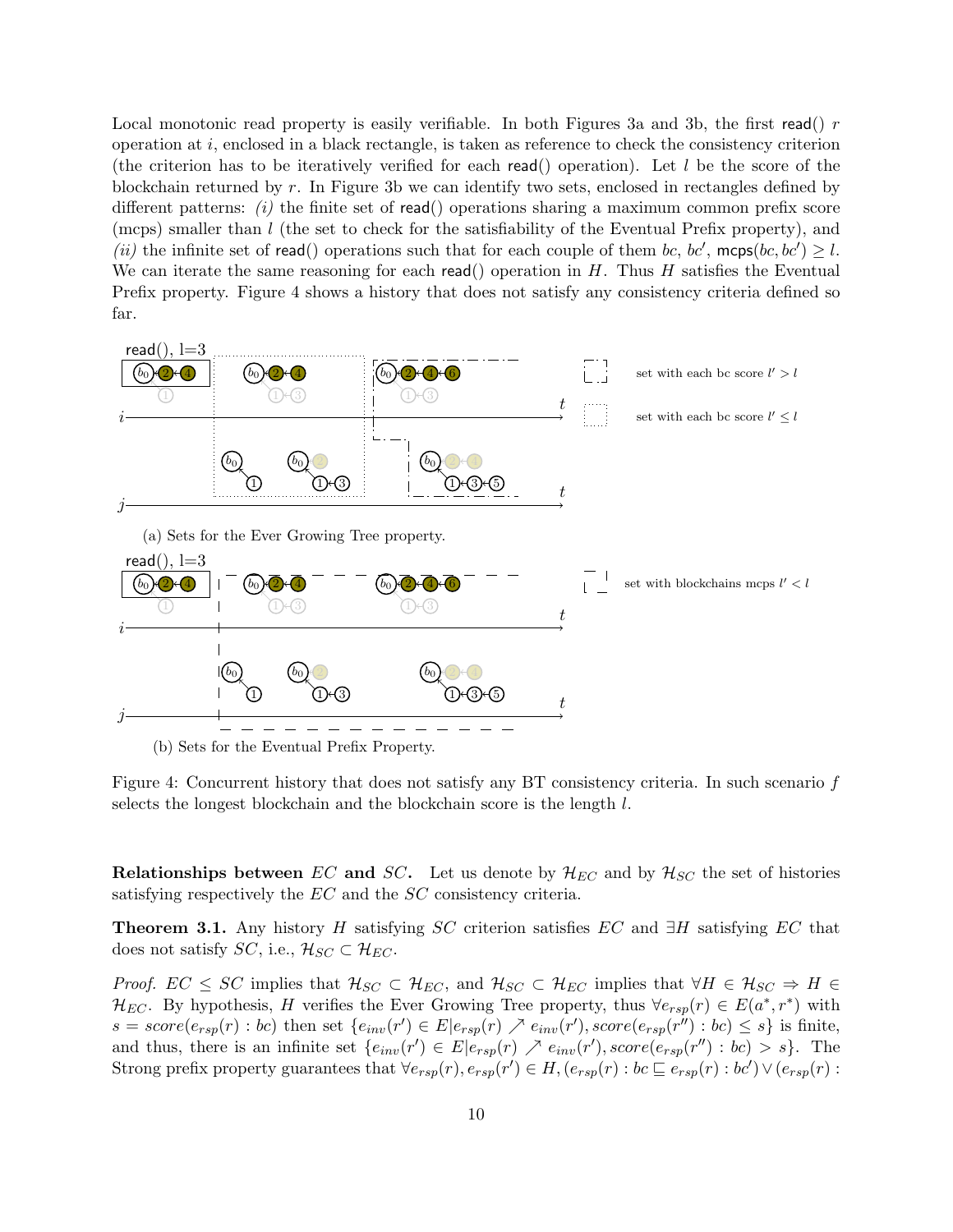$bc \sqsubseteq e_{rsp}(r') : bc'$ , thus in this infinite set, all the read() operations return blockchains sharing the same maximum prefix whose score is at least  $s+1$ , which satisfies the Eventual prefix property. The Eventual Prefix property demands that for each  $\forall e_{rsp}(r) \in E(a,r^*)$  with  $s = score(e_{rsp}(r) : bc)$ there is an infinite set defined as  $\{(e_{rsp}(r_h), e_{rsp}(r_k)) \in E_r^2 | h \neq k, \text{mpcs}(e_{rsp}(r_h) : bc_h, e_{rsp}(r_k)$ :  $bc_k$ )  $\geq s$  where  $E_r$  denotes the set of response events of read operations that occurred after r response. To conclude the proof we need to find a  $H \in \mathcal{H}_{EC}$  and  $H \notin \mathcal{H}_{SC}$ . Any H in which at least two read() operations return a blockchain sharing the same prefix but diverging in their suffix violate the Strong prefix property, which concludes the proof.  $\Box$ 

Let us remark that the BlockTree allows at any time to create a new branch in the tree, which is called a fork in the blockchain literature. Moreover, an append is successful only if the input block is valid with respect to a predicate. This means that histories with no append operations are trivially admitted. In the following we will introduce a new abstract data type called Token Oracle that when combined with the BlockTree will help in  $(i)$  validating blocks and  $(ii)$  controlling forks. We will first formally introduce the Token Oracle in Section 3.2 and then we will define the properties on the BlockTree augmented with the Token Oracle in Section 3.4.

#### 3.2 Token oracle Θ-ADT

In this section we formalize the Token Oracle  $\Theta$  to capture the creation of blocks in the BlockTree structure. The block creation process requires that the new block must be closely related to an already existing valid block in the BlockTree structure. We abstract this implementation-dependent process by assuming that a process will obtain the right to chain a new block  $b_\ell$  to  $b_h$  if it successfully gains a token  $tkn_h$  from the token oracle  $\Theta$ . Once obtained, the proposed block  $b_\ell$  is considered as valid, and will be denoted by  $b_{\ell}^{tkn_h}$ . By construction  $b_{\ell}^{tkn_h} \in \mathcal{B}'$ . In the following, in order to be as much general as possible, we model blocks as objects. More formally, when a process wants to access a generic object  $obj_h$ , it invokes the getToken $(obj_h, obj_\ell)$  operation with object  $obj_\ell$  from set  $\mathcal{O} = \{obj_1, obj_2, \dots\}$ . If getToken $(obj_h, obj_\ell)$  operation is successful, it returns an object  $obj_{\ell}^{kkn_h} \in \mathcal{O}'$ , where *(i)*  $kkn_h$  is the token required to access object  $obj_h$  and *(ii)* each object  $obj_k \in \mathcal{O}'$  is valid with respect to predicate P, i.e.  $P(obj_k) = \top$ . We say that a token is generated each time it is provided to a process and it is *consumed* when the oracle grants the right to connect it to the previous object. Each token can be consumed at most once. To consume a token we define the token consumption consumeToken $(obj_{\ell}^{tkn_h})$  operation, where the consumed token  $tkn_h$  is the token required for the object  $obj_h$ . A maximal number of tokens k for an object  $obj_h$  is managed by the oracle. The consumeToken $(obj_{\ell}^{tkn_h})$  side-effect on the state is the insertion of the object  $obj_{\ell}^{tkn_h}$ in a set  $K_h$  as long as the cardinality of such set is less than k.

In the following we specify two token oracles, which differ in the way tokens are managed. The first oracle, called *prodigal* and denoted by  $\Theta_P$ , has no upper bound on the number of tokens consumed for an object, while the second oracle  $\Theta_F$ , called *frugal*, and denoted by  $\Theta_F$ , assures controls that no more than k token can be consumed for each object.

 $\Theta_P$  when combined with the BlockTree abstract data type will only help in validating blocks, while  $\Theta_F$  manages tokens in a more controlled way to guarantee that no more than k forks can occur on a given block.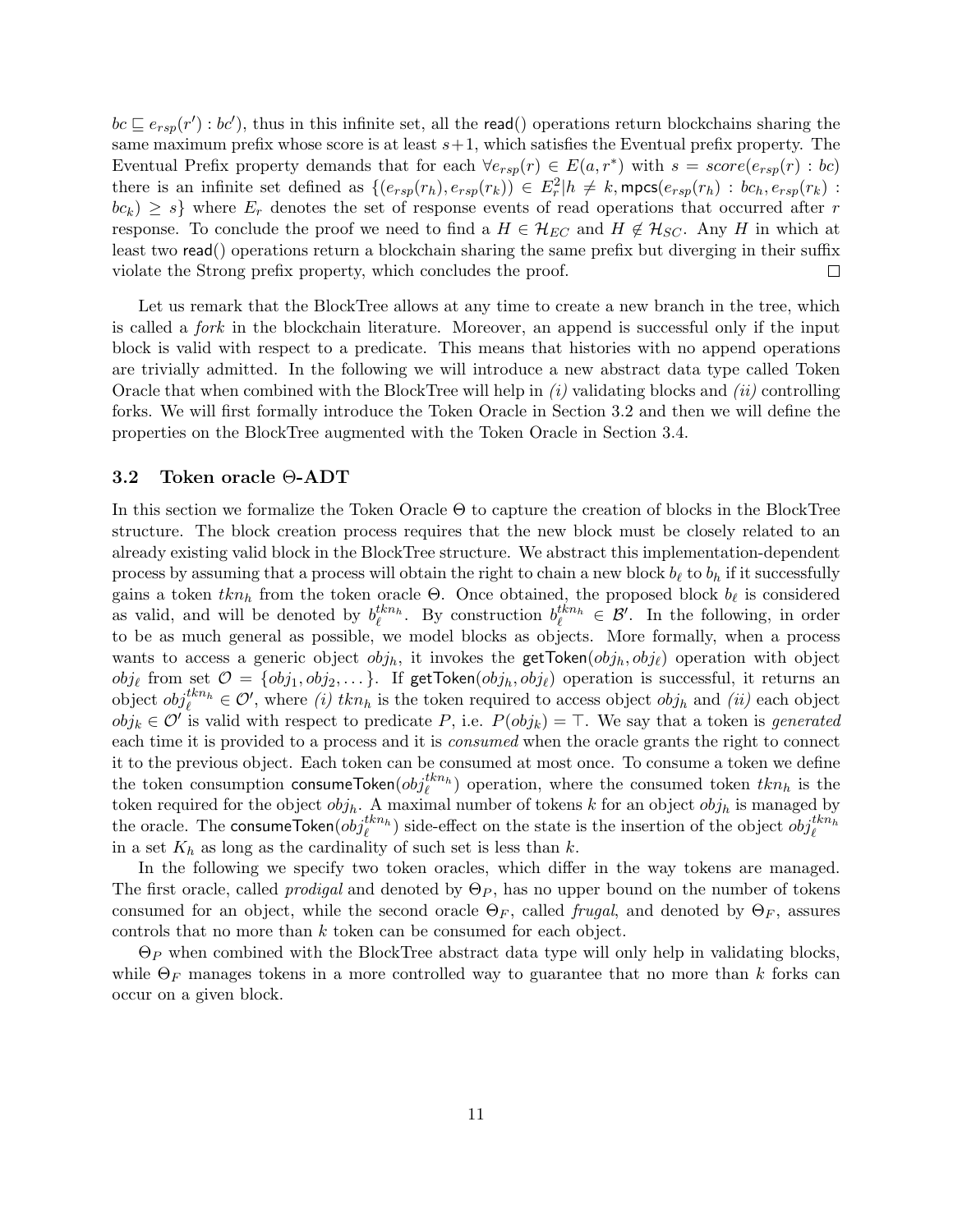#### 3.2.1  $\Theta_P$ -ADT and  $\Theta_F$ -ADT definitions

For both oracles, when  $\text{getToken}(obj_k, obj_h)$  operation is invoked, the oracle provides a token with a certain probability  $p_{\alpha_i} > 0$  where  $\alpha_i$  is a "merit" parameter characterizing the invoking process i.<sup>2</sup> Note that the oracle knows  $\alpha_i$  of the invoking process i, which might be unknown to the process itself. For each merit  $\alpha_i$ , the state of the token oracle embeds an infinite tape where each cell of the tape contains either tkn or  $\perp$ . Since each tape is identified by a specific  $\alpha_i$  and  $p_{\alpha_i}$ , we assume that each tape contains a pseudorandom sequence of values in  $\{tkn, \perp\}$  depending on  $\alpha_i$ .<sup>3</sup> When a getToken $(obj_k, obj_h)$  operation is invoked by a process with merit  $\alpha_i$ , the oracle pops the first cell from the tape associated to  $\alpha_i$ , and a token is provided to the process if that cell contains  $tkn$ .

Both oracles also enjoy an infinite array of sets, one for each object, which is populated each time a token is consumed for a specific object. When the set cardinality reaches  $k$  then no more tokens can be consumed for that object. For a sake of generality,  $\Theta_P$  is defined as  $\Theta_F$  with  $k = \infty$ while for  $\Theta_F$  a predetermined  $k \in \mathbb{N}$  is specified.



Figure 5: The  $\Theta_F$  abstract state. The infinite K array, where at the beginning each set is initialized as empty and the infinite set of infinite tapes, one for each merit  $\alpha_i$  in  $\mathcal{A}$ .

We first introduce some definitions and notations.

- $\mathcal{O} = \{obj_1, obj_2, \dots\}$ , infinite set of generic objects uniquely identified by their index *i*;
- $\mathcal{O}' \subset \mathcal{O}$ , the subset of objects valid with respect to predicate P, i.e.  $\forall obj_i' \in \mathcal{O}', P(obj_i') = \top$ .
- $\mathfrak{T} = \{tkn_1, tkn_2, \dots\}$  infinite set of tokens;
- $\mathcal{A} = {\alpha_1, \alpha_2, \ldots}$  an infinite set of rational values;
- M is a countable not empty set of mapping functions  $m(\alpha_i)$  that generate an infinite pseudo random tape  $\text{tape}_{\alpha_i}$  such that the probability to have in a cell the string  $\text{tkn}$  is related to a specific  $\alpha_i, m \in \mathcal{M} : \mathcal{A} \to \{tkn, \perp\}^*;$
- $K[\ ]$  is a infinite array of sets (one per object) of elements in  $\mathcal{O}'$ . All the sets are initialized as empty and can be fulfilled with at most k elements, where  $k \in \mathbb{N}$  is a parameter of the oracle ADT;
- pop :  $\{tkn, \perp\}^* \rightarrow \{tkn, \perp\}^*$ , pop $(a \cdot w) = w$ ;
- head :  $\{tkn, \perp\}^* \rightarrow \{tkn, \perp\}^*$ , head $(a \cdot w) = a$ ;

 $2$ The merit parameter can reflect for instance the hashing power of the invoking process.

<sup>&</sup>lt;sup>3</sup>We assume a pseudorandom sequence mostly indistinguishable from a Bernoulli sequence consisting of a finite or infinite number of independent random variables  $X_1, X_2, X_3, \ldots$  such that (i) for each k, the value of  $X_k$  is either tkn or  $\perp$ ; and  $(ii) \forall X_k$  the probability that  $X_k = tkn$  is  $p_{\alpha_i}$ .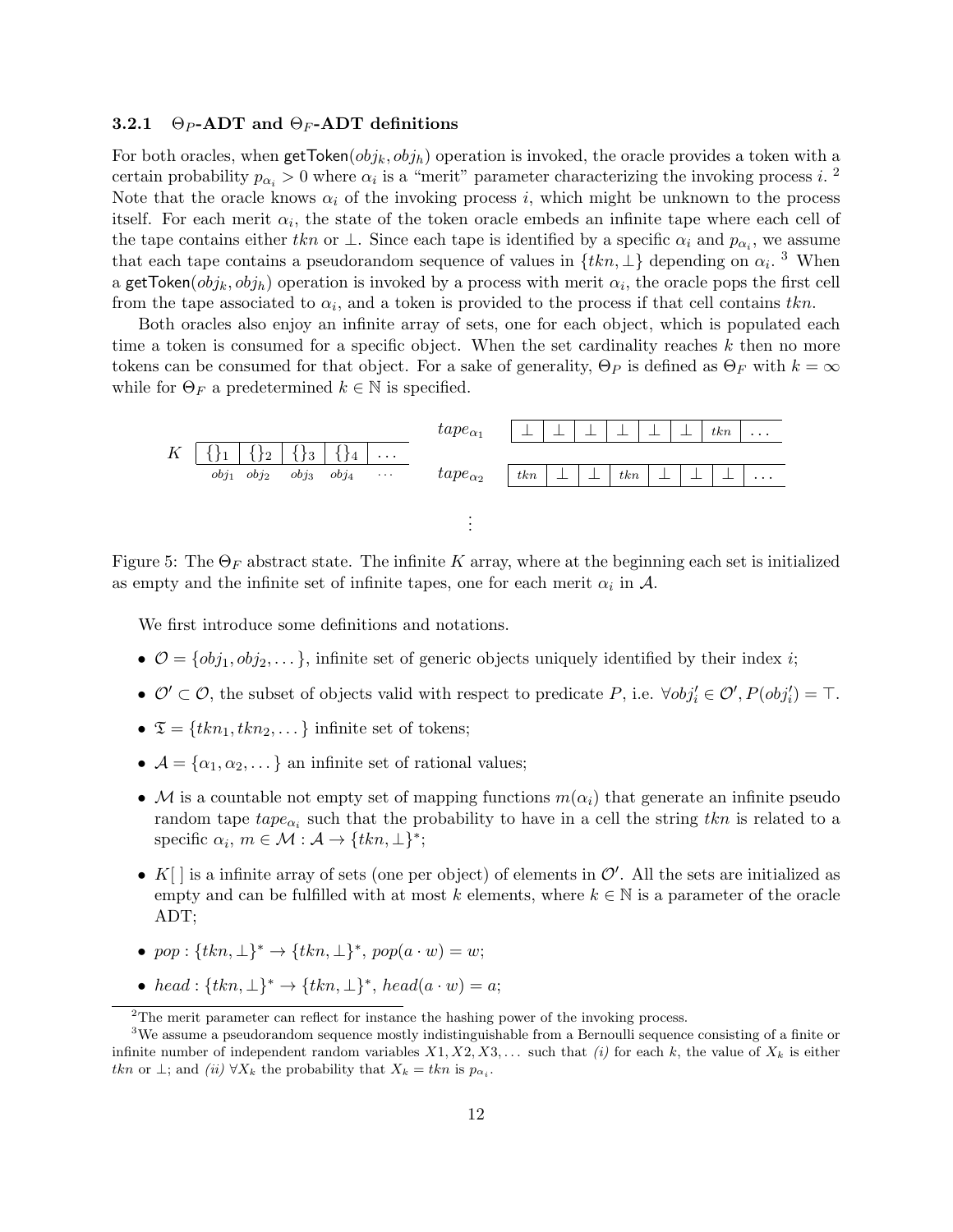

Figure 6: A possible path of the transition system defined by the  $\Theta_F$  and  $\Theta_P$ -ADTs. We use the following syntax on the edges: operation/output.

•  $add: \{K\} \times \mathbb{N} \times \mathcal{O}' \rightarrow \{K\}, add(K, i, obj_{\ell}^{tkn_h}) = K: K[i] = K[i] \cup \{obj_{\ell}^{tkn_h}\}\$ if  $|K[i]| < k;$ else  $K[i] = K[i]$ ;

• 
$$
get: \{K\} \times \mathbb{N} \to \mathbb{N}, get(K, i) = K[i];
$$

**Definition 3.5.** (Θ<sub>F</sub>-ADT Definition). The  $\Theta_F$  Abstract Data type is the 6-tuple  $\Theta_F$ -ADT  $=\infty \ A=\{\textsf{getToken}(obj_h, obj_\ell), \ \textsf{cosumeToken}(obj_\ell^{tkn_h}) : obj_h, obj_\ell^{tkn_h} \in \mathcal{O}', obj_\ell \in \mathcal{O}, tkn_h \in \mathfrak{T}\}, \ \mathrm{B}=\emptyset$  $\mathcal{O}' \cup Boolean$ ,  $\mathbb{Z}=m(\mathcal{A})^* \times \{K\} \times k \cup \{pop, head, dec, get\}$ ,  $\xi_0, \tau, \delta$ , where the transition function  $\tau : Z \times A \rightarrow Z$  is defined by

- $\bullet$   $\tau((\{tape_{\alpha_1}, \ldots, tape_{\alpha_i}, \ldots\}, K, k),$  getToken $(obj_h, obj_\ell)) = (\{ tape_{\alpha_1}, \ldots, pop(tape_{\alpha_i}), \ldots\}, K, k)$ with  $\alpha_i$  the merit of the invoking process;
- $\bullet$   $\tau((\{tape_{\alpha_1}, \ldots, tape_{\alpha_i}, \ldots\}, K, k), \text{cosumeToken}(obj^{tkn_h}_{\ell})) = (\{ tape_{\alpha_1}, \ldots, tape_{\alpha_i}, \ldots\}, add(K, h, obj^{tkn_h}_{\ell})),$ if  $tkn_h \in \mathfrak{T}$ ; { $({\lbrace tape_{\alpha_1}, \ldots, tape_{\alpha_i}, \ldots \rbrace}, K, k)$ } otherwise.

and the output function  $\delta: Z \times A \rightarrow B$  is defined by

- $\bullet \; \delta((\{ tape_{\alpha_1}, \ldots, tape_{\alpha_i}, \ldots \}, K, k),$ getToken $(obj_h, obj_\ell)) = obj_\ell^{tkn_h} : obj_\ell^{tkn_h} \in \mathcal{O}', tkn_h \in \mathfrak{T}, \text{ if}$  $head(tape_{\alpha_i}) = tkn$  with  $\alpha_i$  the merit of the invoking process;  $\perp$  otherwise;
- $\bullet \ \ \delta((\{ tape_{\alpha_1}, \ldots, tape_{\alpha_i}, \ldots \}, K, k), \text{cosumeToken}(obj^{tkn_h}_\ell)) = get(K, h).$

**Definition 3.6.** (Θ<sub>P</sub>-ADT Definition). The  $\Theta_P$  Abstract Data type is defined as the  $\Theta_F$ -ADT with  $k = \infty$ .

Figure 6 shows a possible path of the transition system defined by the  $\Theta_F$  and  $\Theta_P$ -ADTs.

## 3.3 BT-ADT augmented with Θ Oracles

In this section we augment the BT-ADT with Θ oracles and we analyze the histories generated by their combination. Specifically, we define a refinement of the append $(b_{\ell})$  operation of the BT-ADT with the oracle operations which triggers the getToken $(b_h \leftarrow$ last\_block $(f(bt)), b_\ell)$  operation as long as it returns a token on  $b_k$ , i.e.,  $b_\ell{}^{tkn_h}$  which is a valid block in  $\mathcal{B}'$ . Once obtained, the token is consumed and the append terminates, i.e. the block  $b_{\ell}^{thn}$  is appended to the block h in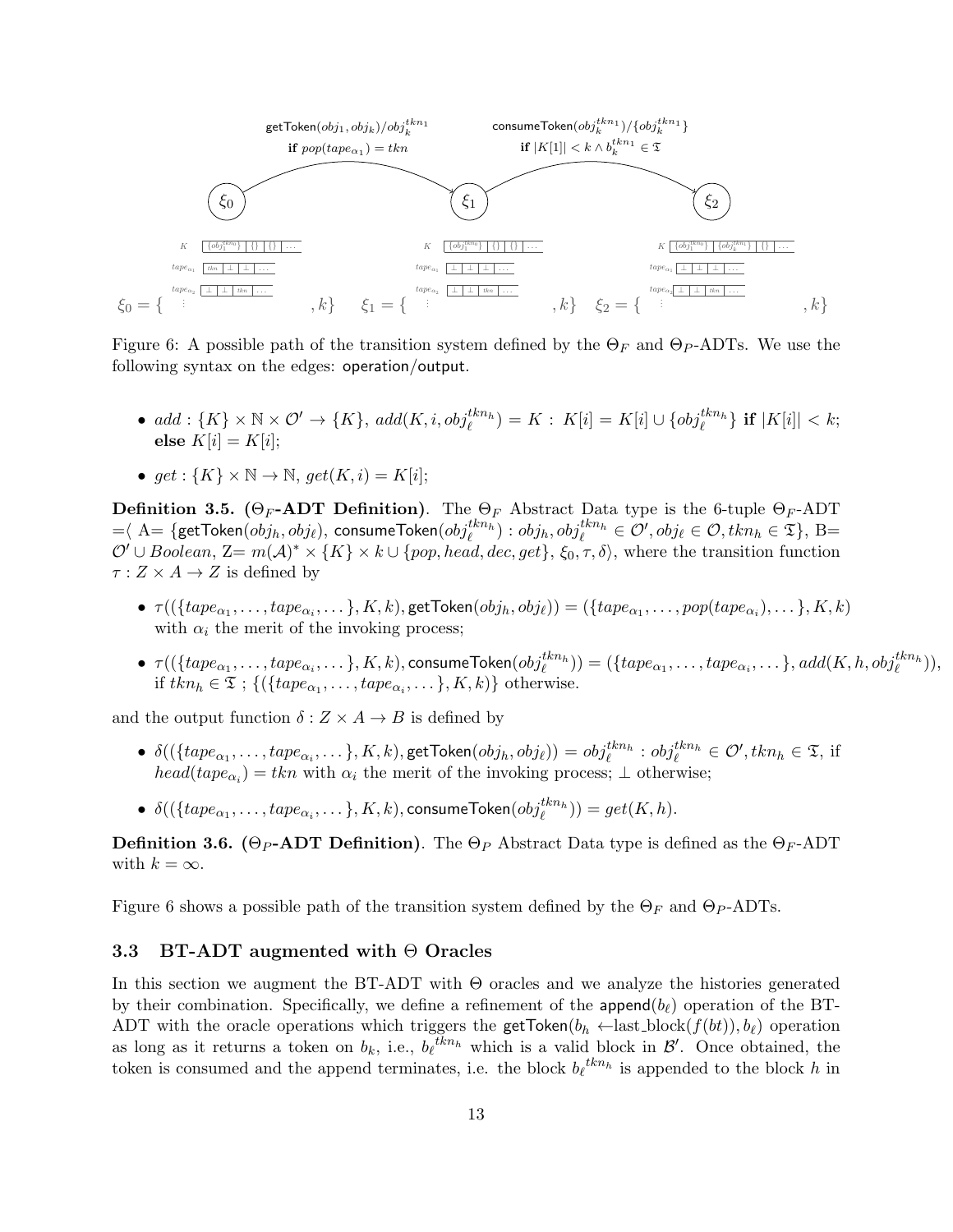the blockchain  $f(bt)$   $(\{b_0\} \cap f(bt)|_h^{\frown} \{b_\ell\})$ . Notice that those two operations and the concatenation occur atomically.

We say that the BT-ADT augmented with  $\Theta_F$  or  $\Theta_P$  oracle is a refinement  $\Re(BT-ADT, \Theta_F)$  or  $\mathfrak{R}(BT\text{-}ADT,\Theta_P)$  respectively.

Let us define the following auxiliary function:

 $\bullet\; \; evaluate\colon\mathcal{B}\times B^{\Theta}\to bool. \; \; evaluate (b,\delta_b\circ \delta_a^*)=\textsf{true} \; \text{if} \; (\exists h:b^{thn_h}\in \delta_b \wedge (\exists X:b^{thn_h}\in X\wedge X\in \mathcal{A})\; \text{if} \; k\in \mathcal{A}\setminus B^{\Theta}$  $(\delta_a^*))$ ; false otherwise.

**Definition 3.7.** [ $\mathfrak{R}(BT-ADT, \Theta_F)$  refinement] Given the BT-ADT= $\langle A, B, Z, \xi_0, \tau, \delta \rangle$ , and the  $\Theta_F$ - $ADT = (A^{\Theta}, B^{\Theta}, Z^{\Theta}, \xi_0^{\Theta}, \tau^{\Theta}, \delta^{\Theta}),$  we have  $\Re(BT - ADT, \Theta_F) = \langle A^{\prime} = A \cup A^{\Theta}, B^{\prime} = B \cup B^{\Theta}, Z^{\prime} = A^{\prime}$  $Z \cup Z^{\Theta}, \xi_0' = \xi_0 \cup \xi_0^{\Theta}, \tau', \delta'$ , where the transition function  $\tau' : Z' \times A' \to Z'$  is defined by

- $\bullet \ \tau_a = \tau'((\{ tape_{\alpha_1}, \ldots, tape_{\alpha_i}, \ldots\}, K, k, bt, f, P),$ getToken $(b_k \leftarrow \text{last\_block}(bt), b_\ell)) =$  $({\{tape_{\alpha_1}, \ldots, pop(tape_{\alpha_i}), \ldots\}, K, k, bt, f, P});$
- $\bullet \ \ \tau_b=\tau'((\{tape_{\alpha_1},\ldots,tape_{\alpha_i},\ldots\},K,k,bt,f,P),$ consumeToken $(b_{\ell}^{tkn_h}))=$  $(\{ tape_{\alpha_1}, \ldots, tape_{\alpha_i}, \ldots \}, add(K, h, b_{\ell}^{kkn_h}), k, \{b_0\} \cap f(bt)|_h \cap \{b_{\ell}\}, f, P)$  if  $tkn_h \in \mathfrak{T} \wedge b_{\ell}^{kkn_h} \in$  $get(K, l)$ ;  $({\{ tape_{\alpha_1}, \ldots, tape_{\alpha_i}, \ldots\}, K, k, bt, f, P})$  otherwise;
- $\bullet \ \tau'((\{tape_{\alpha_1}, \ldots, tape_{\alpha_i}, \ldots\}, K, k, bt, f, P), \mathsf{append}(b)) = \tau_b \circ \tau_a^*$ where  $\tau_b \circ \tau_a^*$  is the repeated application of  $\tau_a$  until  $\delta_a((\{tape_{\alpha_1}, \ldots, tape_{\alpha_i}, \ldots\}, K, k, bt, f, P),$ getToken $(b_k \leftarrow \text{ last-block}(bt), b_\ell)) = b_\ell^{tkn_h}$  concatenated with the  $\tau_b$  application;
- $\bullet \ \tau'(\{ tape_{\alpha_1}, \ldots, tape_{\alpha_i}, \ldots \}, K, k, bt, f, P), \mathsf{read}() = bt.$

and the output function  $\delta' : Z' \times A' \to B'$  is defined by:

- $\bullet$   $\delta_a = \delta'((\{tape_{\alpha_1}, \ldots, tape_{\alpha_i}, \ldots\}, K, k, bt, f, P),$ getToken $(b_k \leftarrow \text{last\_block}(bt), b_\ell)) = b_\ell^{tkn_h}$ :  $b_{\ell}^{kkn_h} \in \mathcal{B}',$   $kkn_h \in \mathcal{I},$  if  $head(tape_{\alpha_i}) = kkn$  with  $\alpha_i$  the merit of the invoking process;  $\perp$ otherwise;
- $\bullet \ \ \delta_b = \delta'((\{ tape_{\alpha_1}, \ldots, tape_{\alpha_i}, \ldots \}, K, k, bt, f, P), \text{cosumeToken}(obj^{tkn_h}_\ell)) = get(K, h);$
- $\delta'((\{\text{tape}_{\alpha_1},\ldots,\text{tape}_{\alpha_i},\ldots\},K,k,\text{bt},f,P),\text{append}(b)) = \text{evaluate}(b,\delta_b \circ \delta_a^*)$ , where  $\delta_b \circ \delta_a^*$  is the repeated application of  $\delta_a$  until  $\delta_a((\{\text{tape}_{\alpha_1},\ldots,\text{tape}_{\alpha_i},\ldots\},K,k,bt,f,P),$  getToken $(\text{last-block}(bt),b))$  =  $b_{\ell}^{thn}$  concatenated with the  $\delta_b$  application;
- $\bullet \ \ \delta'((\{tape_{\alpha_1}, \ldots, tape_{\alpha_i}, \ldots\}, K, k, bt, f, P), \mathsf{read}()) = \{b_0\}^{\frown} f(bt);$
- $\bullet \ \ \delta'((\{tape_{\alpha_1}, \ldots, tape_{\alpha_i}, \ldots\}, K, kbt_0, f, P), \mathsf{read}()) = b_0.$

**Definition 3.8** ( $\Re(BT-ADT, \Theta_P)$  refinement). Same definition as the  $\Re(BT-ADT, \Theta_F)$  refinement.

**Definition 3.9** (k-Fork Coherence). A concurrent history  $H = \langle \Sigma, E, \Lambda, \mapsto, \prec, \nearrow \rangle$  of the BT-ADT composed with  $\Theta_F$ -ADT satisfies the k-Fork Coherence if there are at most k append() operations that return  $\top$  for the same token.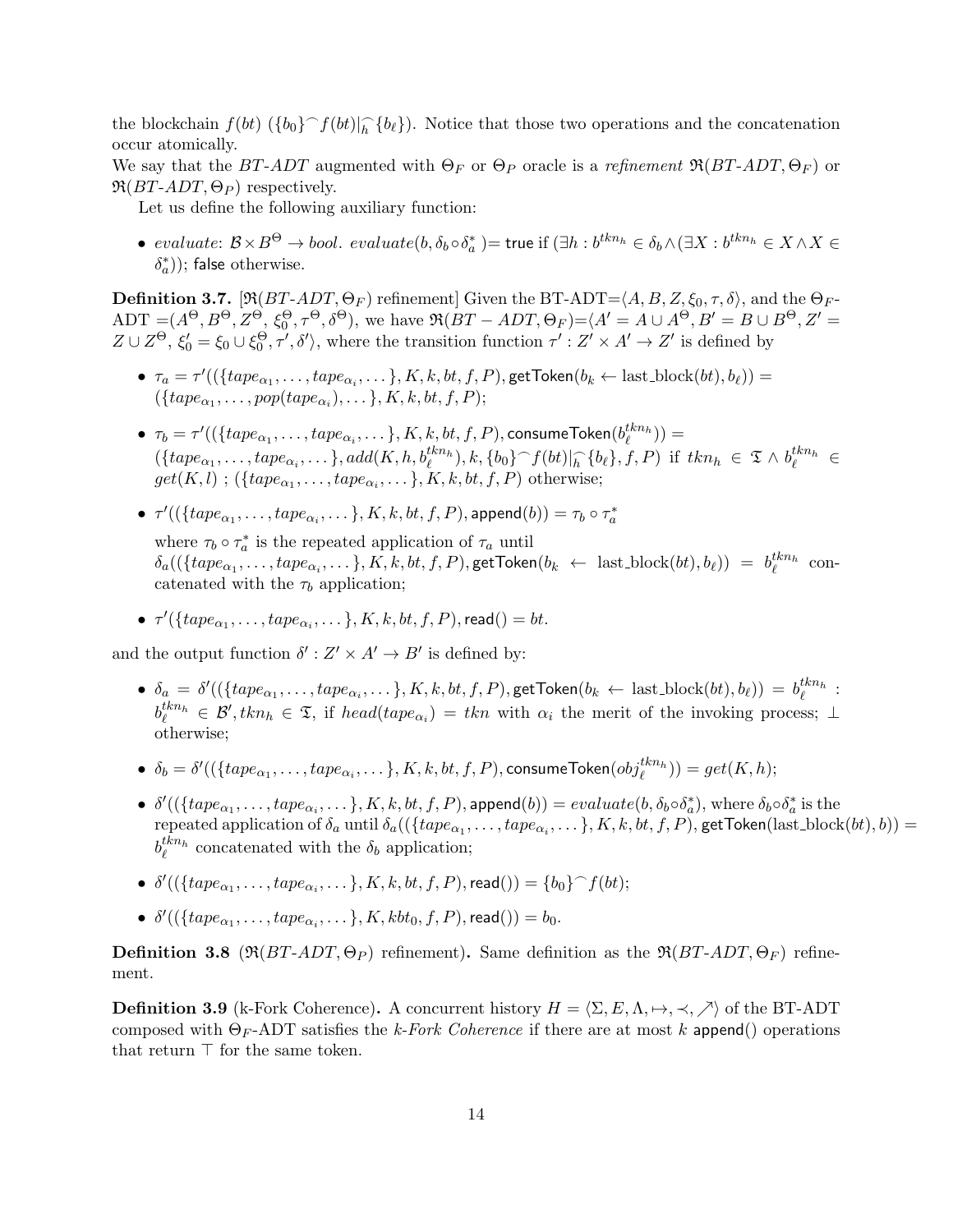

Figure 7: Refinement of the append() operation. We use the following syntax on the edges: operation/output.

**Theorem 3.2** (k-Fork Coherence). Each concurrent history  $H = \langle \Sigma, E, \Lambda, \mapsto, \prec, \nearrow \rangle$  of the BT-ADT composed with a  $\Theta_F$ -ADT satisfies the k-Fork Coherence.

*Proof.* We prove the theorem by considering the defined refinement (Definition 3.7) where  $(i)$  there are a infinite number of  $getToken()$  invocations for object *obj* and *(ii)* given a valid block as input parameter, the consumeToken() operation successfully terminates if it has been invoked less than  $k$ times for the same token. From the properties of the pseudo random sequences of tapes, if there are an infinite number of  $getToken()$  invocations for object  $obj$  then there exists at least one response for which getToken() operation returns a token t, which, when passed as input of the consumeToken() operation it successfully terminates if at most  $k - 1$  tokens t have been already consumed.  $\Box$ 

Let us notice, the  $\Theta_F$ -ADT guarantees by construction the safety property (Theorem 3.2). Liveness properties (i.e., the Termination) for  $\Theta_F$ -ADT and  $\Theta_P$ -ADT depend on the communication model and failure model in which those are implemented.

#### 3.4 Hierarchy

In this section we define a hierarchy between different BT-ADT satisfying different consistency criteria when augmented with different oracle ADT. We use the following notation:  $BT-ADT_{SC}$ and  $BT-ADT_{EC}$  to refer respectively to  $BT-ADT$  generating concurrent histories that satisfies the SC and the EC consistency criteria. When augmented with the oracles we have the following four typologies, where for the *frugal* oracle we explicit the value of k:  $\Re(BT-ADT_{SC}, \Theta_{FE}),$  $\mathfrak{R}(\text{BT-ADT}_{SC}, \Theta_P)$ ,  $\mathfrak{R}(\text{BT-ADT}_{EC}, \Theta_P)$ ,  $\mathfrak{R}(\text{BT-ADT}_{EC}, \Theta_{F,k})$ .

In the following we want study the relationship among the different refinements. Without loss of generality, let us consider only the set of histories  $\hat{\mathcal{H}}^{\Re(BT-ADT,\Theta)}$  such that each history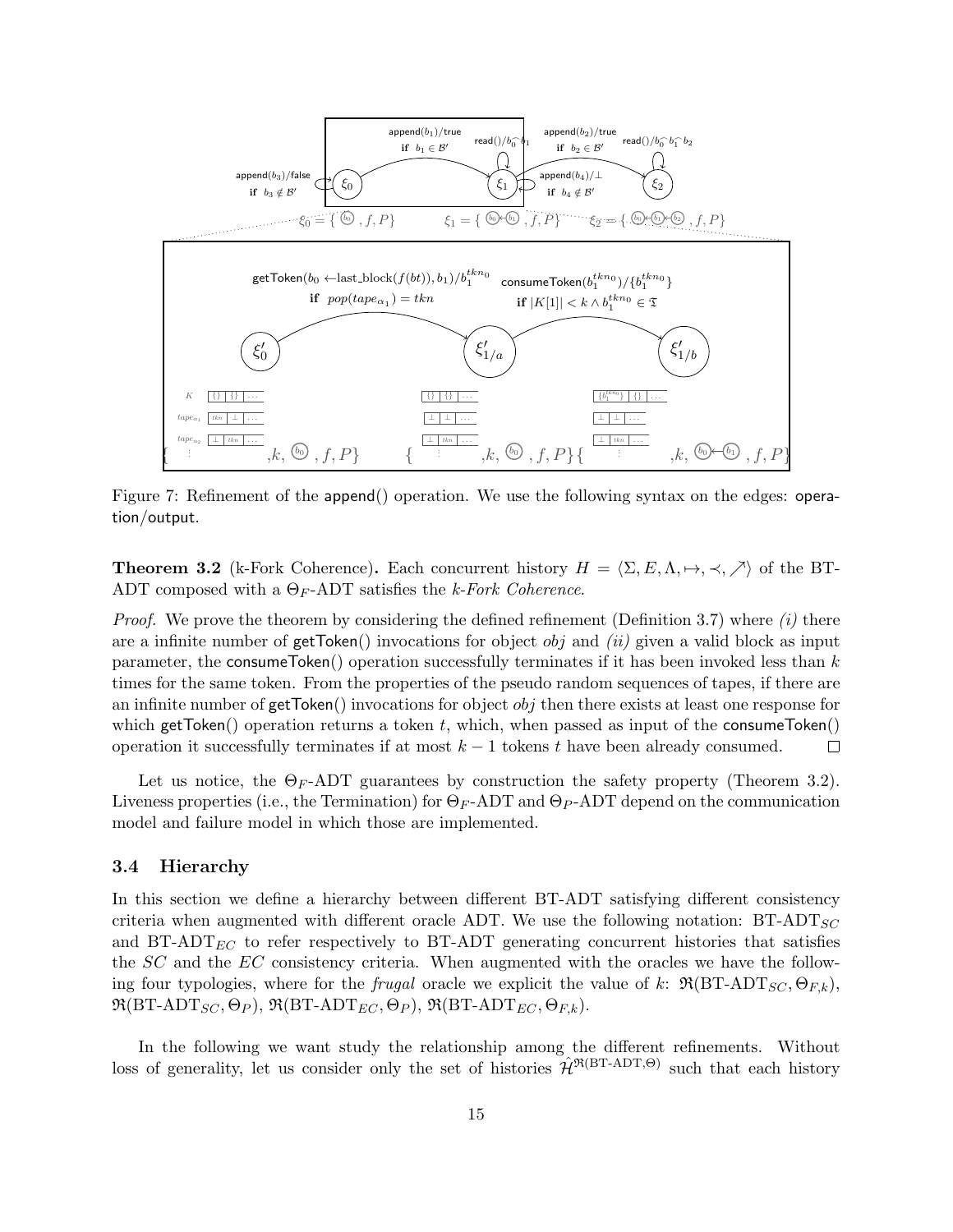

Figure 8:  $\mathfrak{R}(BT-ADT,\Theta)$  Hierarchy.

 $\hat{H}^{\Re(\text{BT-ADT},\Theta)} \in \hat{\mathcal{H}}^{\Re(BT-ADT,\Theta)}$  is purged from the unsuccessful append() response events (i.e., such that the returned value is  $\perp$ ). Let  $\hat{\mathcal{H}}^{\mathfrak{R}(BT-ADT,\Theta_{F,k})}$  be the concurrent set of histories generated by a BT-ADT refined with  $\Theta_{F,k}$ -ADT and let  $\hat{\mathcal{H}}^{\Re(BT-ADT,\Theta_P)}$  be the concurrent set of histories generated by a BT-ADT refined with  $\Theta_P$ -ADT.

Theorem 3.3.  $\hat{\mathcal{H}}^{\mathfrak{R}(\text{BT-ADT},\Theta_F)} \subseteq \hat{\mathcal{H}}^{\mathfrak{R}(\text{BT-ADT},\Theta_P)}.$ 

*Proof.* The proof follows from Theorem 3.2 considering that  $\Re(BT, \Theta_P)$  can generate histories with an infinite number of append() operations that successfully terminate while  $\Re(BT, \Theta_F)$  can generate history with at most  $k$  append() operations that successfully terminate.  $\Box$ 

**Theorem 3.4.** If  $k_1 \leq k_2$  then  $\hat{\mathcal{H}}^{\Re(\text{BT-ADT},\Theta_{F,k_1})} \subseteq \hat{\mathcal{H}}^{\Re(\text{BT-ADT},\Theta_{F,k_2})}$ .

Proof. The proof follows from Theorem 3.2 applying the same reasoning as for the proof of Theorem 3.3 with  $k_1 \leq k_2$ .  $\Box$ 

Finally, from Theorem 3.1 the next corollary follows.

Corollary 3.4.1.  $\hat{\mathcal{H}}^{(\Re(\text{BT-ADT}_{SC}, \Theta)} \subseteq \hat{\mathcal{H}}^{\Re(\text{BT-ADT}_{EC}, \Theta)}.$ 

Combining Theorem 3.1 and Theorem 3.3 we obtain the hierarchy depicted in Figure 8.

## 4 Implementing BT-ADTs

## 4.1 Implementability in a concurrent model

In this Section we show that  $\Theta_{F,k=1}$  has consensus number  $\infty$  and that  $\Theta_P$  has consensus number 1.

We consider a concurrent system composed by n processes such that up to  $f$  processes are faulty (stop prematurely by crashing),  $f < n$ . Moreover, processes can communicate through atomic registers.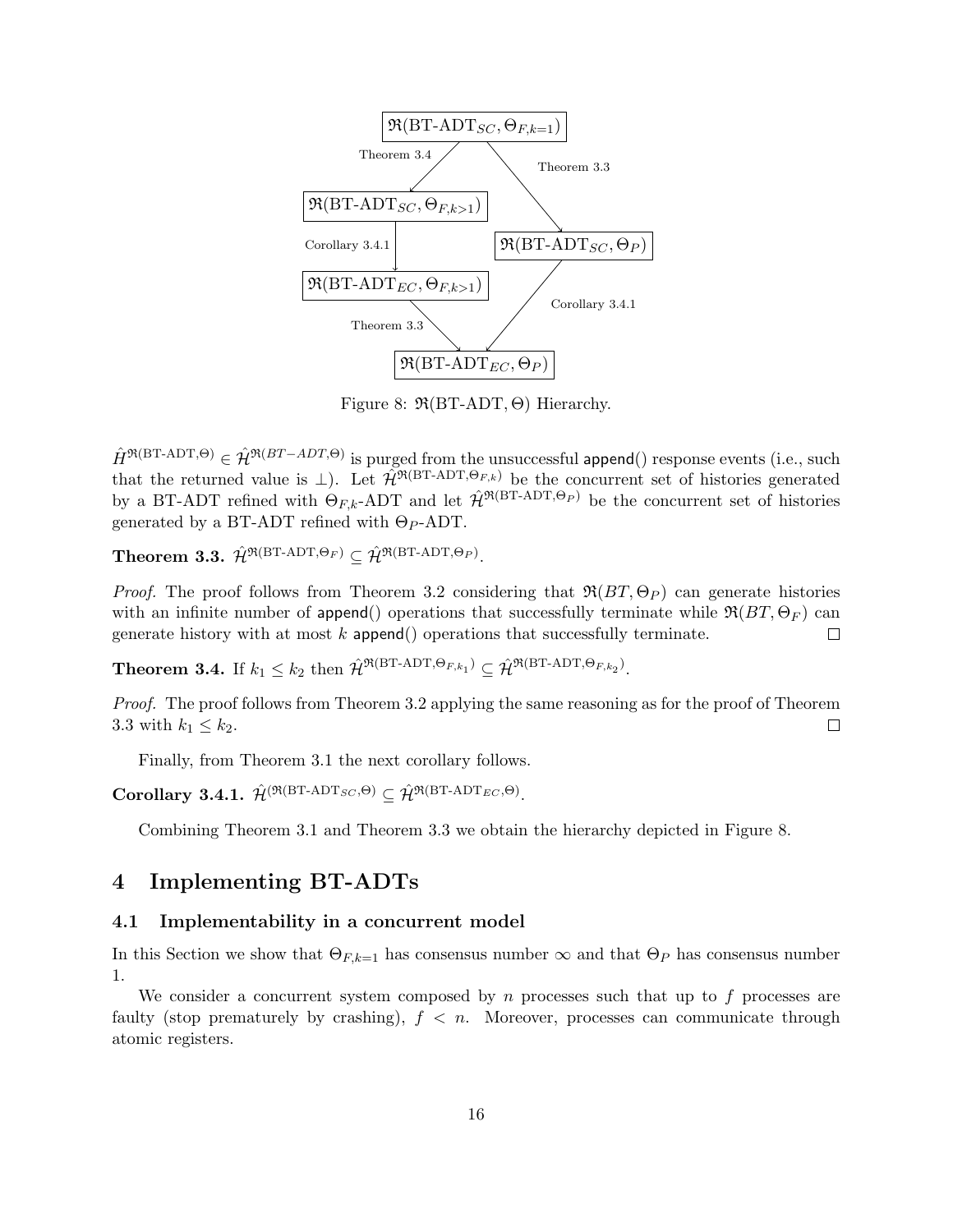

Figure 9: Compare&Swap() and consumeToken() in the case of  $\Theta_{F,k=1}$ .

#### 4.1.1 Frugal with  $k = 1$  at least as strong as Consensus

In the following we prove that there exists a wait-free implementation of the Consensus [24] by the  $\Theta_{F,k=1}$  Oracle object. In particular, in this case  $\Theta_{F,k=1}=\overline{\Theta_{A}}=\{\textsf{getToken}(b_h,b_\ell), \textsf{cosumeToken}(b_k^{tkn_h})\}$  $b_h, b_\ell^{thn_h} \in \mathcal{B}', b_\ell \in \mathcal{B}, tkn_h \in \mathfrak{T} \}, \ \mathrm{B}= \mathcal{B}' \cup Boolean, \ \mathrm{Z}=m(\mathcal{A})^* \times \{K\} \times k \cup \{pop, head, dec, get\},$  $\xi_0, \tau, \delta$ . We explicit consider blocks and valid blocks ( $\beta$  and  $\beta'$ ) rather than objects and valid objects ( $\mathcal O$  and  $\mathcal O'$ ). Moreover, we consider a version of the Consensus problem for the blockchain. Thus, we consider the Validity property as in [11] such that the decided block b satisfies the predicate P.

### Definition 4.1. Consensus  $C$ :

- Termination. Every correct process eventually decides some value.
- Integrity. No correct process decides twice.
- **Agreement.** If there is a correct process that decides a value b, then eventually all the correct processes decide b.
- Validity [11]. A decided value is valid, it satisfies the predefined predicate denoted P.

To this aim, we first prove that there exists a wait-free implementation of Compare&Swap() object by consumeToken() object in the case of  $\Theta_{F,k=1}$ , implying that consumeToken() has the same Consensus number as  $Compare&Swap()$  which is  $\infty$  (see [20]). Finally we compose the consumeToken() with the getToken() object proving that there exist a wait-free implementation of C by  $\Theta_{F,k=1}$ .

Figure 9 describes consumeToken() (CT), as specified by the Θ-ADT, along with the Compare&Swap() (CAS). Compare&Swap() takes three parameters as input, the *register*, the *old\_value* and the new value. If the value in register is the same as  $old_value$  then the new value is stored in register and in any case the operation returns the value that was in register at the beginning of the operation. In comparison with consumeToken $(b_{\ell}^{tkn_h})$  we have that  $b_{\ell}^{tkn_h}$  is the  $new\_value$ , register is K[h] and the implicit old value is  $\{\}$ . That is,  $add(K, h, b)$  stores b in K[h] if  $|K[h]| < k = 1$ , then if  $K[h] = \{\}$ . In any case the operation returns the content of  $K[h]$  at the end of the operation itself. Figure 10 describes and algorithm that reduces CAS to consumeToken().

**Theorem 4.1.** If input values are in  $\mathcal{B}'$  then there exists an implementation of CAS by CT in the case of  $\Theta_{F,k=1}$ .

Proof. The proof simply follows by construction. Let us consider the algorithm in Figure 10. When the Compare&Swap() operation is invoked, if  $K[h]$  is empty, then when consumeToken() is invoked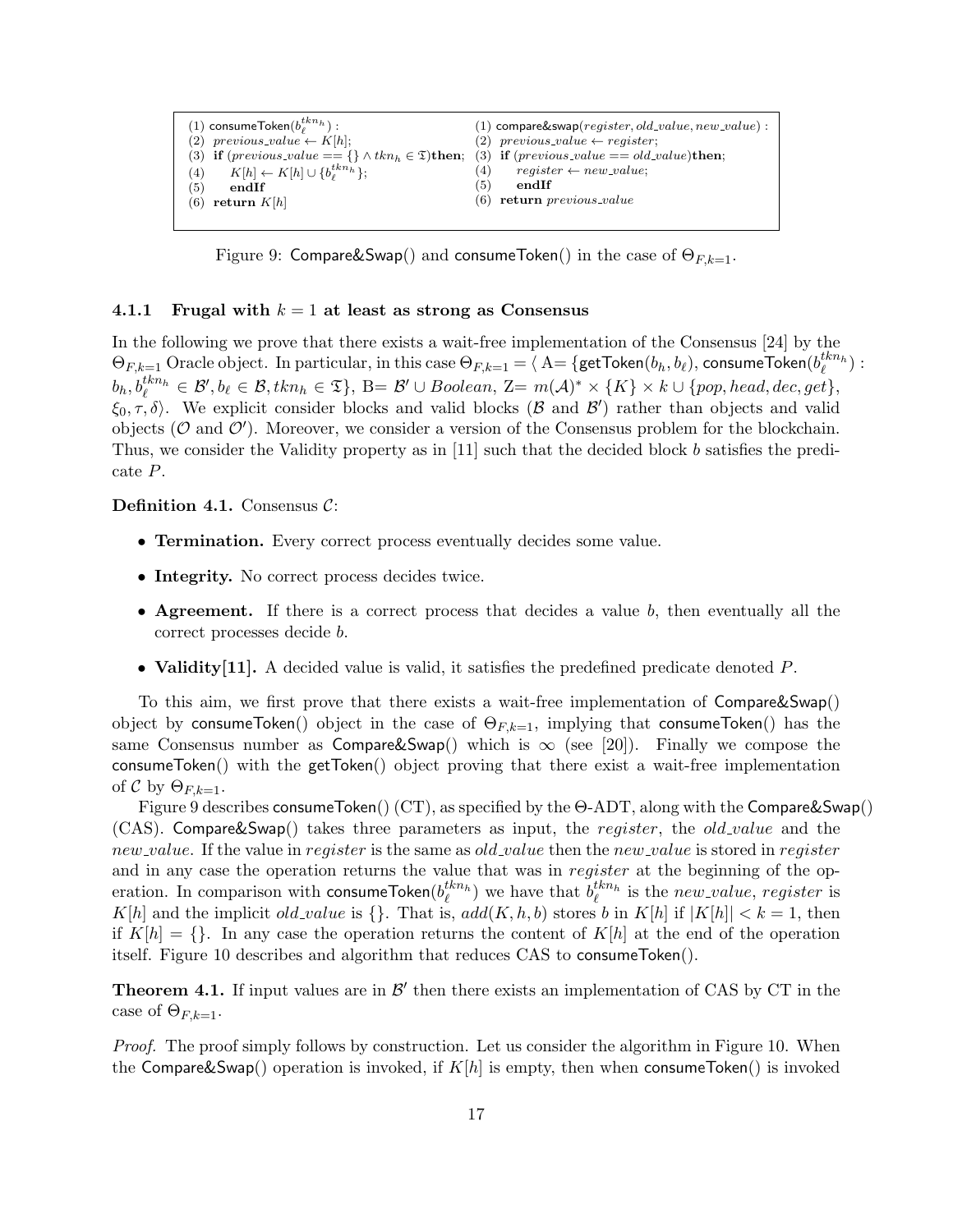

Figure 10: An implementation of CAS by CT in the case of  $\Theta_{F,k=1}$ .

```
upon event propose(b):
(1) validBlock \leftarrow \perp;
(2) validBlockSet \leftarrow \emptyset; % since k = 1 then it contains only one element.
(3) while (valueBlock = \bot):
(4) validBlock \leftarrow getToken(b_0, b);(5) validBlockSet \leftarrow consumeToken(validBlock); % it can be different from validBlock
(6) trigger decide(validBlockSet);
```
Figure 11: The Protocol A that reduces the Consensus problem to the Frugal Oracle with  $k = 1$ .

with  $b_{\ell}^{tkn_h}$  (valid by hypothesis)  $K[h]$  is populated with  $b_{\ell}^{tkn_h}$ . Such value is later returned by the consumeToken() operation in *retuend\_value*. Since it is the same value as  $b_{\ell}^{tkn_h}$  (line 3) then the Compare&Swap returns the value of  $K[h]$  at the beginning of the operation,  $\tilde{\Lambda}$ . If the condition at line (line 3) does not hold, then this means that  $K[h]$  did not change during the operation and its value, in *returned\_value* is returned.  $\Box$ 

Figure 11 describes a simple implementation of Consensus by  $\Theta_{F,k=1}$ . When a correct process  $p_i$  invokes the propose(b) operation it loops invoking the getToken(b<sub>0</sub>,b) operation as long as a valid block is returned (lines 3-4). In this case the getToken() operation takes as input some block  $b_0$  and the proposed block b. Afterwards, when the valid block has been obtained  $p_i$  invokes the consumeToken(validBlock) operation whose result in stored in the tokenSet variable (line 5). Notice, the first process that invokes such operation is able to successfully consume the token, i.e., the valid block is in the Oracle set corresponding to  $b_0$ , which cardinality is  $k = 1$ , and such set is returned each time the consumeToken() operation is invoked for a block related to  $b_0$ . Finally, (line 6) the decision is triggered on such set (with contains one element).

**Theorem 4.2.**  $\Theta_{F,k=1}$  Oracle has Consensus number  $\infty$ .

Proof. The proof proceeds by construction, let us consider the implementation in Figure 11. All correct processes performing the Consensus are looping on the getToken $(b_0, b)$  operation. From the properties of the pseudo random sequences of tapes, if there are an infinite number of getToken() invocations for an block  $b_0$  then there exists at least one response for which getToken() operation returns a valid block  $b^{thn_0}$ . Thus, all correct process i can invoke the consumeToken $(b^{thn_0})$  operation with valid values. Since all the processes invoke such operation with valid values with can apply Theorem 4.1 which concludes the proof considering that CAS has Consensus number  $\infty$  ([20]).  $\Box$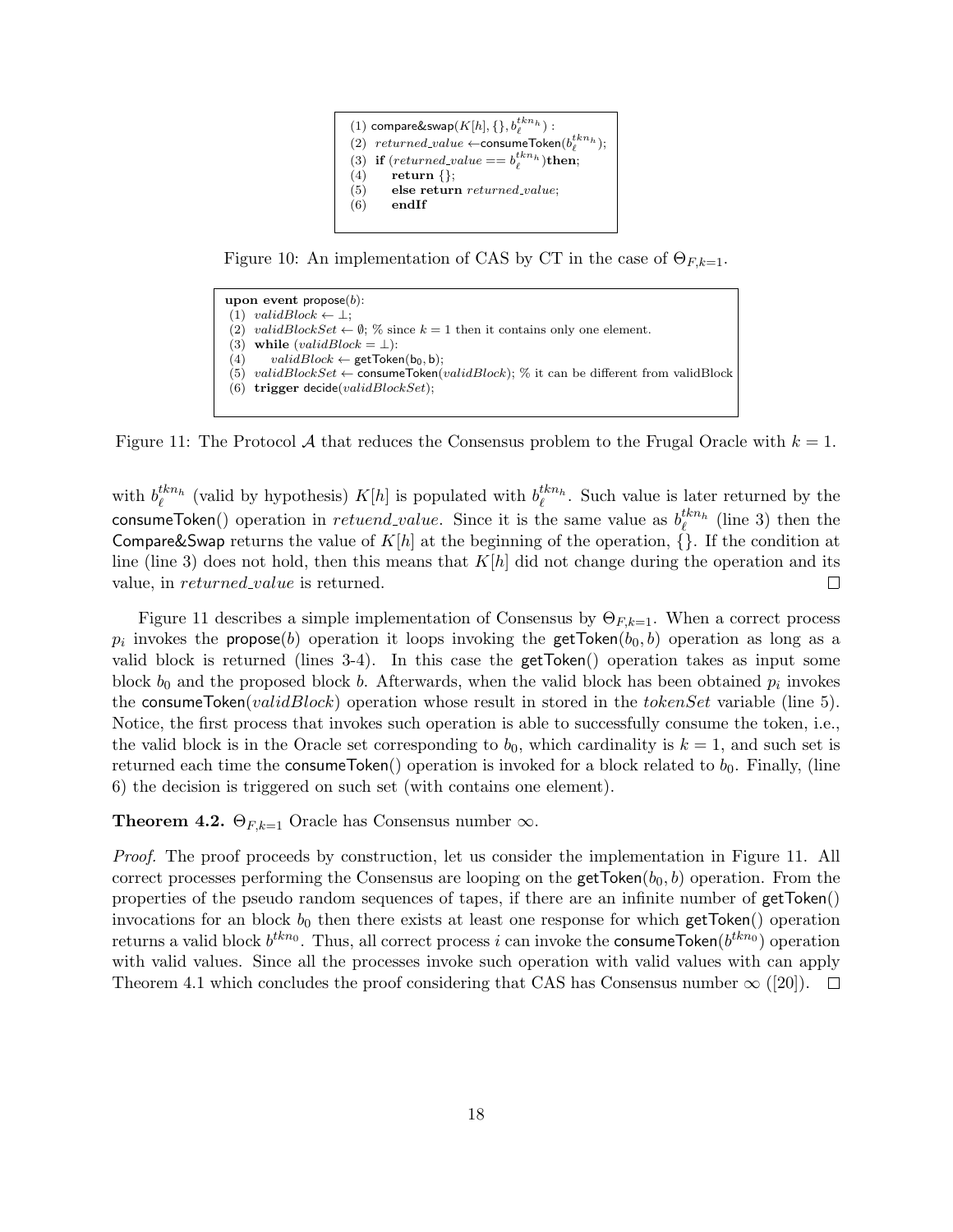

Figure 12: An implementation of CT by Atomic Snapshot in the case of  $\Theta_P$ .

### 4.1.2 Prodigal not stronger than an Atomic Register

In order to show that the Prodigal oracle  $\Theta_P$  has consensus number 1, it suffices to find a wait-free implementation of the oracle by an object with consensus number 1. To this end we present a straightforward implementation of the Prodigal oracle by Atomic Snapshot[7].

Let us firstly simplify the notation of the consume token operation. Let us consider a consume token invoked for a given block  $b_h$ , denoted as consumeToken<sub>h</sub> $(tkn_m)$ , which simply writes a token from the set  $\mathfrak{T} = \{t k n_1, t k n_2, \ldots, t k n_m, \ldots\}$  in the set  $K[h]$ . Without loss of generality let us assume that: (i) tokens are uniquely identified, (ii) cardinality of  $\mathfrak T$  is n finite but not known and (iii) the set K[h] is represented by a collection of n atomic registers  $\mathfrak{K}[\mathfrak{h} = \{R_{h,1}, R_{h,2}, \ldots, R_{h,m}, \ldots R_{h,n}\},$ where  $R_{h,m}$  is assigned to the  $tkn_m$  token, i.e.  $R_{h,m}$  can contain either  $\perp$  or  $tkn_m$ .

It can be observed that the consumeToken $h(tkn_m)$  in the case of k infinite, always allows to write the token  $tkn_m$  in  $R_{h,m}$ , i.e. there always exists a register  $R_{h,m}$  for the proposed token  $tkn_m$ . By the oracle definition, moreover, the consumeTokenh( $tkn_m$ ) returns a read of the n registers that includes the last written token. Figure 12 shows a trivial implementation of commit token  $CT$ using Atomic Snapshot that offers  $\mathsf{update}(R_i, value), \, \mathsf{scan}(R_1, R_2, \ldots, R_n)$  operation to update a particular register and perform an atomic read of input registers, respectively.

**Theorem 4.3.**  $\Theta_P$  Oracle has Consensus number 1.

Proof. The proof trivially follows from implementation in Figure 12 of the consensus token operation of the Prodigal oracle by the Atomic Snaposhot object and from [7].  $\Box$ 

### 4.2 Implementability in a message-passing system model

We consider a message-passing system composed of an arbitrary large but finite set of n processes,  $\Pi = \{p_1, \ldots, p_n\}$ . The passage of time is measured by a fictional global clock (e.g., that spans the set of natural integers). Processes in the system do not have access to the fictional global time. Each process of the distributed system executes a single instance of a distributed protocol  $\mathcal P$  composed of a set of algorithms, i.e., each process is running an algorithm. Processes can exhibit a Byzantine behavior (i.e., they can arbitrarily deviate from the protocol  $P$  they are supposed to run). A process affected by a Byzantine behavior is said to be faulty, otherwise we refer to such process as non-faulty or correct. We make no assumption on the number of failures that can occur during the system execution. Processes communicate by exchanging messages via communication channels. We say that a communication channels are asynchronous if the is no upper bound on the message delivery delay. Contrarily, communication channels are synchronous if messages sent by correct processes at time t are delivered by correct processes by time  $t+\delta$ . Finally, communication channels are weakly synchronous if there exist an unknown a priori time  $\tau$  after which the communication channels behave as synchronous. We specify time to time the channels synchrony assumption considered, when left untold we consider asynchronous channels.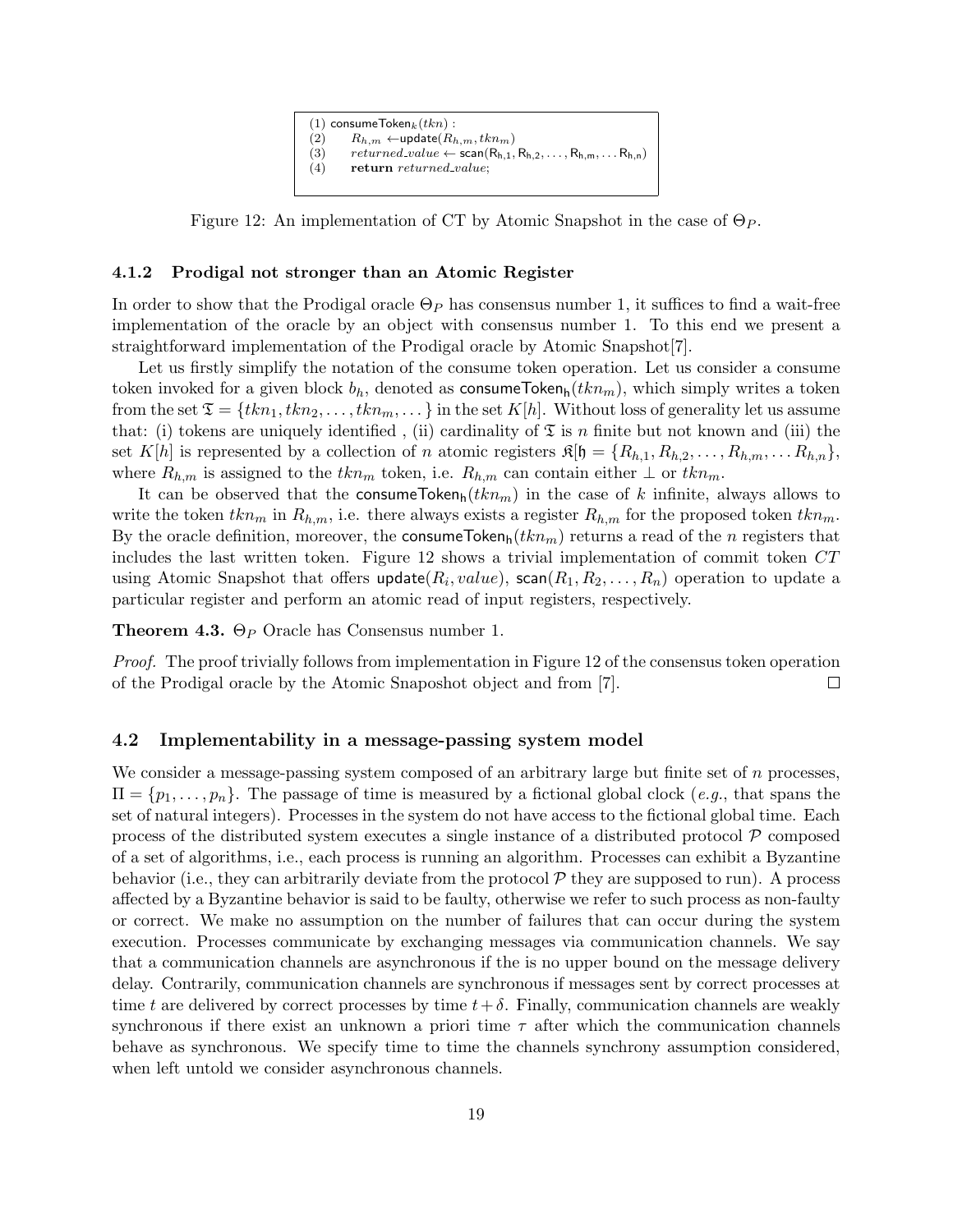The BlockTree being now a shared object replicated at each process, we note by  $bt_i$  the local copy of the BlockTree maintained at process i. To maintain the replicated object we consider histories made of events related to the read and append operations on the shared object, i.e. the send and receive operations for process communications and the update operation for BlockTree updates. We also use subscript i to indicate that the operation occurred at process i: update<sub>i</sub> $(b_q, b_i)$  indicates that i inserts its locally generated valid block  $b_i$  in  $bt_i$  with  $b_g$  as a predecessor. Updates are communicated through send and receive operations. An update related to a block  $b_i$  generated on a process  $p_i$ , sent through send $_i(b_g, b_i)$ , and received through a receive $_j(b_g, b_i)$ , takes effect on the local replica  $bt_j$  of  $p_j$  with the operation update,  $(b_q, b_i)$ .

We assume a generic implementation of the update operation: when process  $i$  locally updates its BlockTree  $bt_i$  with the valid block  $b_i$  (returned from the consumeToken() operation), we write update<sub>i</sub> $(b, b_i)$ . When a process j execute the receive<sub>j</sub> $(b, b_i)$  operation, it locally updates its BlockTree  $bt_i$  by invoking the update<sub>i</sub> $(b, b_i)$  operation.

In the remaining part of the work we consider implementations of BT-ADT in a Byzantine failure model where the set of events is restricted as follows.

**Definition 4.2.** The execution of the system that uses the BT-ADT =(A, B, Z,  $\xi_0, \tau, \delta$ ) in a Byzantine failure model defines the concurrent history  $H = \langle \Sigma, E, \Lambda, \mapsto, \prec, \nearrow \rangle$  (see Definition 2.4) where we restrict E to a countable set of events that contains  $(i)$  all the BT-ADT read() operations invocation events by the *correct* processes,  $(ii)$  all BT-ADT read() operations response events at the correct processes, (iii) all append(b) operations invocation events such that b satisfies the predicate P and, *(iv) send, receive* and *update* events generated at correct processes.

In this Section we consider a message passing system model and we show the impossibility to achieve Strong Prefix without Consensus and impossibility to achieve Eventual Prefix if at least one message sent by a correct process is lost.

#### 4.3 Communication Abstractions

We now define the properties that each history  $H$  generated by a BT-ADT satisfying the Eventual Prefix Property has to satisfy and then we prove their necessity.

**Definition 4.3** (Update Agreement). A concurrent history  $H = \langle \Sigma, E, \Lambda, \mapsto, \prec, \nearrow \rangle$  of the system that uses a BT-ADT satisfies the Update Agreement if satisfies the following properties:

- $\bullet \,$   $\mathop{\mathrm{R1.}}\nolimits$   $\forall$ update $_i(b_g,b_i) \in H,$ ∃send $_i(b_g,b_i) \in H;$
- $\bullet$  R2.  $\forall$ update $_i(b_g,b_j)\in H,$  ∃receive $_i(b_g,b_j)\in H$  such that receive $_i(b_g,b_j)\mapsto$  update $_i(b_g,b_j);$
- R3.  $\forall$ update $_i(b_g,b_j) \in H$ ,  $\exists$ receive $_k(b_g,b_j) \in H, \forall k$ .

Figure 13 depicts a concurrent history that satisfies the Update Agreement properties.

In the following, for ease of notation we consider that the selection function  $f \in \mathcal{F}$  returns directly also the genesis block.

**Lemma 4.4.** Property R1 or Property R2 are necessary conditions for any protocol  $P$  to implement a BT-ADT generating histories H satisfying the Eventual Prefix property.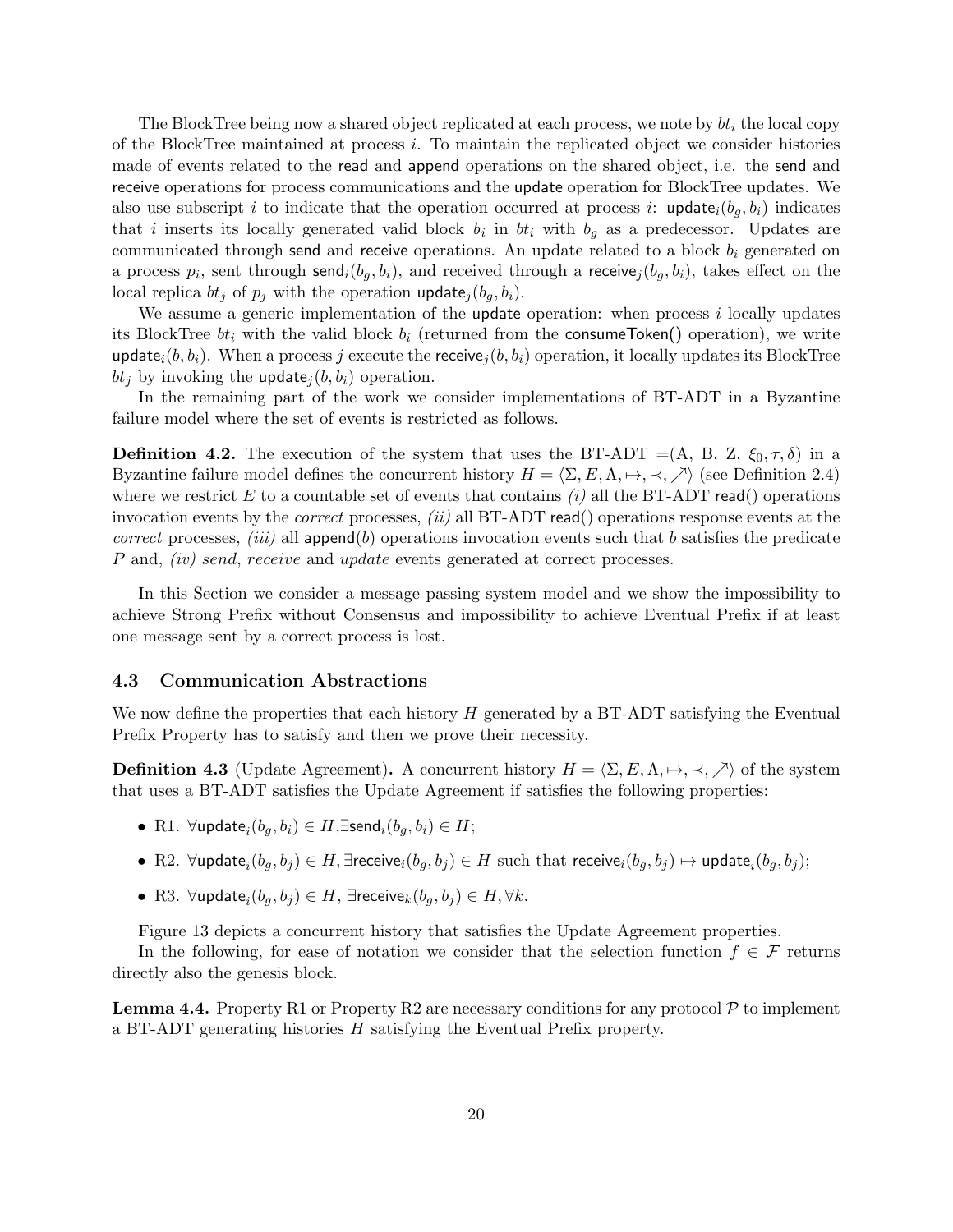

Figure 13: Example of concurrent history that satisfies R1,R2 and R3, the Update Agreement properties.

*Proof.* Let us assume that there exists a protocol  $P$  implementing a BT-ADT that generates histories  $H$  satisfying Eventual Prefix property but not Property R1 or Property R2. Thus, in  $H$ there is some update u that is not sent to the other processes  $(R1)$  or once received, u is not locally applied  $(R2)$ . Let us consider the following history where R1 is not verified and process i issues the first update event in  $H$ .

Let us construct the following execution history H. *i* issues the update<sub>i</sub>(b<sub>0</sub>, b'<sub>i</sub>) (thus  $bt_i = b_0^{\frown} b'_i$ ) but not the send<sub>i</sub> $(b_0, b'_i)$  event. It follows that if there is no send<sub>i</sub> $(b_0, b'_i)$  event in H then in H are no present any receive $j(b_0, b)$  events,  $j \neq i$  and thus not process  $j \neq i$  can issue update $j(b_0, b_i')$  (on the other side, if R2 is not satisfied, even if the the receive $j(b_0, b)$  event occur then update $j(b_0, b'_i)$ may not occur), thus  $\forall j \neq i, bt_j = b_0$ . Let us assume that i performs a read() operation, the selection function  $f \in \mathcal{F}$  is applied on  $bt_i = b_0^{\frown} b'_i$ . By the score function definition it follows that  $\mathsf{score}(b_0 \hat{b}_i') > \mathsf{score}(b_0)$ . Thus if i issues a read() operation after  $\mathsf{update}_i(b_0, b_i')$  it returns a blockchain such that  $score(b_0^{\frown}b)$  and the possible infinite read() operations issued by other processes always return blockchain such that  $\mathsf{score}(b_0)$ , violating the Eventual Prefix property. The construction of H can be completed iterating the same reasoning for an infinite number of  $\alpha$ operation issued by i, thus H violates the Eventual Prefix Property leading to a contradiction.  $\Box$ 

**Lemma 4.5.** Property R3 is a necessary condition for any protocol  $P$  to implement a BT-ADT generating histories H satisfying the Eventual Prefix property.

*Proof.* Let us assume that there exists a protocol  $P$  implementing a BT-ADT that generates histories H satisfying Eventual Prefix property but not Property R3. Thus, in  $H$  there is some update<sub>i</sub> $(b, b'_i)$  u at some process i such that the receive<sub>j</sub> $(b, b'_i)$  events do not occur at all processes  $j \neq i$ .

Let us consider a system composed by three processes,  $i, j$  and k. The system execution generates the following history H where R3 is not verified. In particular, in H are present the update<sub>i</sub> $(b_0, b'_i)$ , receive<sub>j</sub> $(b_0, b'_i)$  events but there is no any receive<sub>k</sub> $(b_0, b'_i)$  event. It follows that  $bt_i = bt_j = b_0 \frown b'_i$ and  $bt_z = b_0$ . We apply the same argument as for Lemma 4.4. Let us assume that j and k perform read() operations. Such operation returns the result of  $f(bt_j)$  and  $f(bt_k)$  respectively. By the score function definition it follows that  $\mathsf{score}(b_0^{-} b_i') > \mathsf{score}(b_0)$ . If j issues a read() operation after update<sub>j</sub>( $b_0, b'_i$ ) it returns a blockchain with score( $b_0$ <sup>-</sup> $b$ ) and the other read() operations issued by k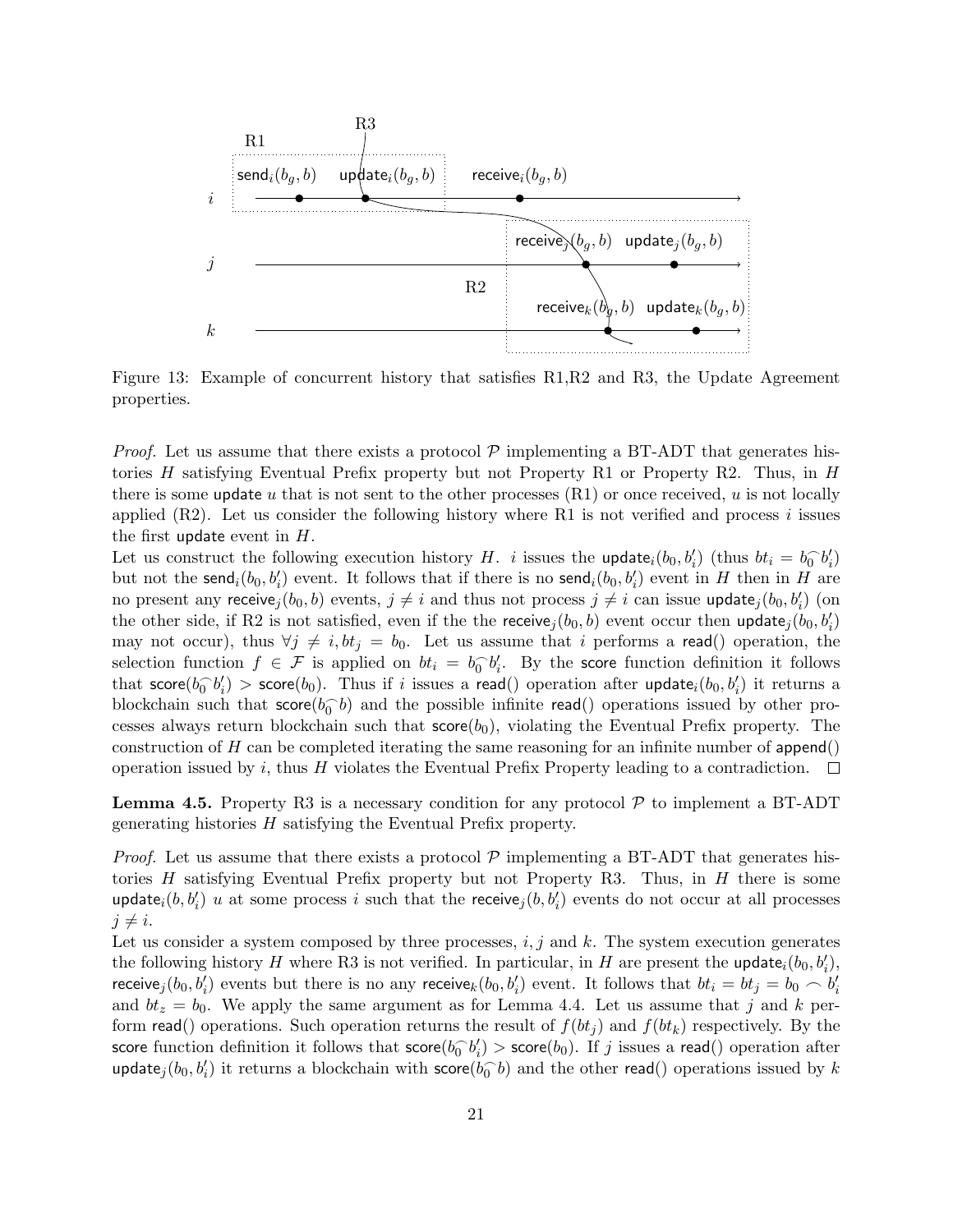will always return blockchain with  $score(b_0)$ . The construction of H can be completed iterating the same reasoning for an infinite number of append() operation issued by  $i$ , thus  $H$  violates the Eventual Prefix Property leading to a contradiction.  $\Box$ 

**Theorem 4.6.** The update agreement property is necessary to construct concurrent histories  $H =$  $\langle \Sigma, E, \Lambda, \mapsto, \prec, \nearrow \rangle$  generated by a BT-ADT that satisfy the BT Eventual Consistency criterion.

Proof. The proof follows directly from Lemma 4.4, Lemma 4.5 and the definition of Eventual BT consistency criterion.  $\Box$ 

Considering Theorem 4.6 and Theorem 3.1 the next Corollary follows.

**Corollary 4.6.1.** There not exists a concurrent history  $H = \langle \Sigma, E, \Lambda, \rightarrow, \prec, \nearrow \rangle$  of the system that uses a BT-ADT that satisfies the Strong BT consistency criterion but not the Update Agreement.

In the following we consider a communication primitive that is inspired by the Liveness properties of the reliable broadcast [9]. We will prove that this abstraction is necessary to implement Eventual BT Consistency.

**Definition 4.4** (Light Reliable Communication (LRC)). A concurrent history  $H$  satisfies the properties of the LRC abstraction if and only if:

- (Validity):  $\forall$ send $_i(b, b_i) \in H$ , ∃receive $_i(b, b_i) \in H$ ;
- (Agreement):  $\forall$ receive<sub>i</sub> $(b, b_i) \in H$ ,  $\forall k \exists$ receive<sub>k</sub> $(b, b_i) \in H$

In other words, if a correct process i sends a message m then i eventually receives m and if a message m is received by some correct process (e.g., i itself), them m is eventually received by every correct process.

Theorem 4.7. The LRC abstraction is necessary to for any BT-ADT implementation that generates concurrent histories that satisfies the BT Eventual Consistency criterion.

*Proof.* The proof done by generating a concurrent history  $H$  that violates the LRC properties and showing that  $H$  also violate the Update Agreement properties. For Theorem 4.6 the Update Agreement properties are necessary condition to implement BT-ADT that generates concurrent histories that satisfies the BT Eventual Consistency criterion.

Let us consider H where at process n occurs the event update<sub>n</sub> $(b, b_n)$  and send<sub>n</sub> $(b, b_n)$  and where the LRC2 property is not satisfied. If LRC2 is violated then in  $H$  we can have that there exist some process i at which occurs the receive<sub>i</sub> $(b, b_n)$  event and some process j at which never occurs the receive<sub>j</sub> $(b, b_n)$  event. Since at process n occurred the event update<sub>n</sub> $(b, b_n)$ , then, for the R3 property, for each process k update<sub>n</sub> $(b, b_n)$  has to occur. For R2 the update<sub>m</sub> $(b, b_n)$  event at some process m has to be preceded by a receive<sub>m</sub> $(b, b_n)$  event at the same process m. Since by hypothesis not at all processes m the receive<sub>m</sub> $(b, b_n)$  occurs then the property is violated, violating the Update Agreement properties, which are necessary conditions to implement BT-ADT that generates concurrent histories that satisfies the BT Eventual Consistency criterion, which concludes the proof.

 $\Box$ 

Finally, from Theorem 3.1 and Theorem 4.7 the next Corollary follows.

Corollary 4.7.1. The LRC abstraction is necessary to for any BT-ADT implementation that generates concurrent histories that satisfies the BT Strong Consistency criterion.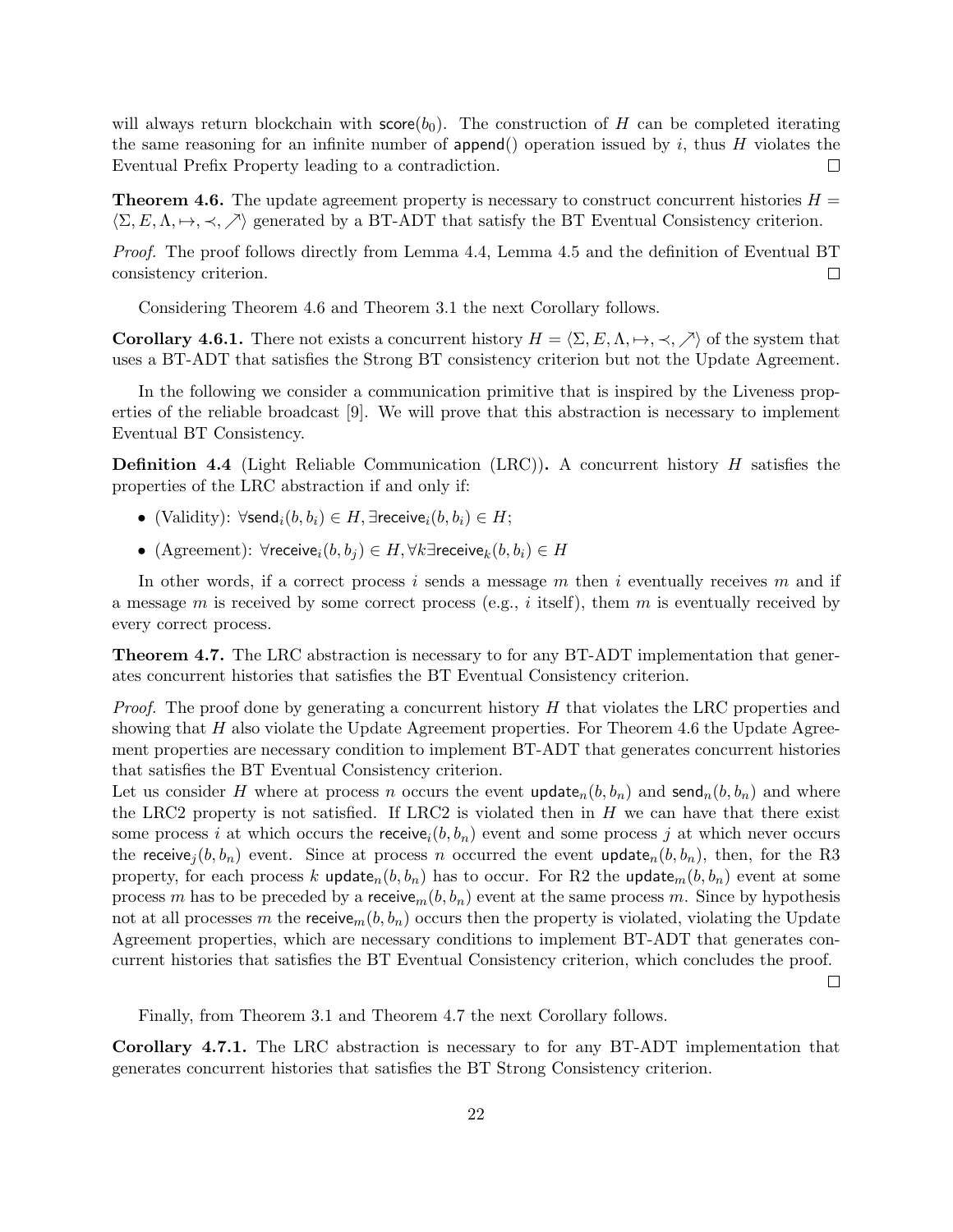### 4.4 System model and hierarchy

Observation. Following our Oracle based abstraction (Section 3.4) we assume by definition that the synchronization on the block to append is oracle side and takes place during the append operation. It follows that when a process takes the token to append a block it can only use the LRC communication abstraction.

**Theorem 4.8.** There does not exist an implementation of  $\Re(BT-ADT_{SC}, \Theta)$  with  $\Theta \neq \Theta_{F,k=1}$ that uses a LRC primitive and generates histories satisfying the BT Strong consistency.

Proof. Let us assume that there exist a BT-ADT implementation that satisfies the BT Strong consistency criterion refined with a  $\Theta$ -ADT different from  $\Theta_{F,k=1}$ , which implies that forks in the bt can occur. Let us now construct the following history H generated by the system execution at two correct processes i and j. At the beginning  $bt_i = bt_j = b_0$ . At the same time instant  $t_0$  both processes invoke append $(b_1)$  and append $(b_2)$  operations respectively and  $b_1, b_2 \in \mathcal{B}'$ . By definition, the append() operation applies a selection function  $f \in \mathcal{F}$  to select the block from the BlockTree to which the new block has to be appended, in this case such block is  $f(bt_i) = f(bt_i) = f(b_0) = b_0$ . By construction,  $b_i, b_j \in \mathcal{B}'$ , let us assume that a fork occurs and both append() operations take place and update events are triggered. Since an LRC primitive is used, each update is sent to the other processes. Since synchronous channels are employed, then by time  $t_0 + \delta$  the update events are delivered by i and j. Let us consider that  $H$  contains the following ordered events:  $update_i(b_0, b_i) \rightarrow update_i(b_0, b_i)$  and  $update_i(b_0, b_i) \rightarrow update_i(b_0, b_i)$ . It follows that at a time instant  $t < t_0 + \delta$  it can occur that  $bt_i = b_0 \delta_j$  and  $bt_j = b_0 \delta_i$ . Let us finally assume that at time t both i and j issue a read() operation. By definition it returns the result of the selection function f to the BlockTree. For both processes the BlockTree is a blockchain, thus the read() operations returns  $b_0^{\frown} b_j$  at i and  $b_0^{\frown} b_i$  at j violating the Strong Prefix property leading to a contradiction. Thus, there no exists an implementation of a BT-ADT refined with a  $\Theta$ -ADT different from  $\Theta_{F,k=1}$ that generates histories satisfying the BT Strong consistency even in a fault-free environment.  $\Box$ 

From Theorem 4.8 the next Corollary follows.

**Corollary 4.8.1.**  $\Theta_{F,k=1}$  is necessary for any implementation of any  $\Re(BT-ADT_{SC}, \Theta)$  that generates histories satisfying the BT Strong consistency.

Thanks to Theorem 4.2 the next Corollary also follows.

Corollary 4.8.2. Consensus is necessary for any implementation of a BT-ADT that generates histories satisfying the BT Strong consistency.

As direct implication of the Theorem 4.8 we can eliminate from the hierarchy in Figure 8 both  $\Re(BT-ADT_{SC}, \Theta_P)$  and  $\Re(BT-ADT_{SC}, \Theta_{F,k>1})$ , since in both cases the  $\Theta$ -ADT employed allows forks, thus such enriched ADTs can not generate histories that satisfies the BT Strong consistency criterion. The resulting hierarchy is depicted in Figure 14.

## 5 Mapping with existing Blockchain-like systems

This section completes this work by illustrating the mapping between different existing systems and the specifications and abstractions presented in this paper. The following table summarizes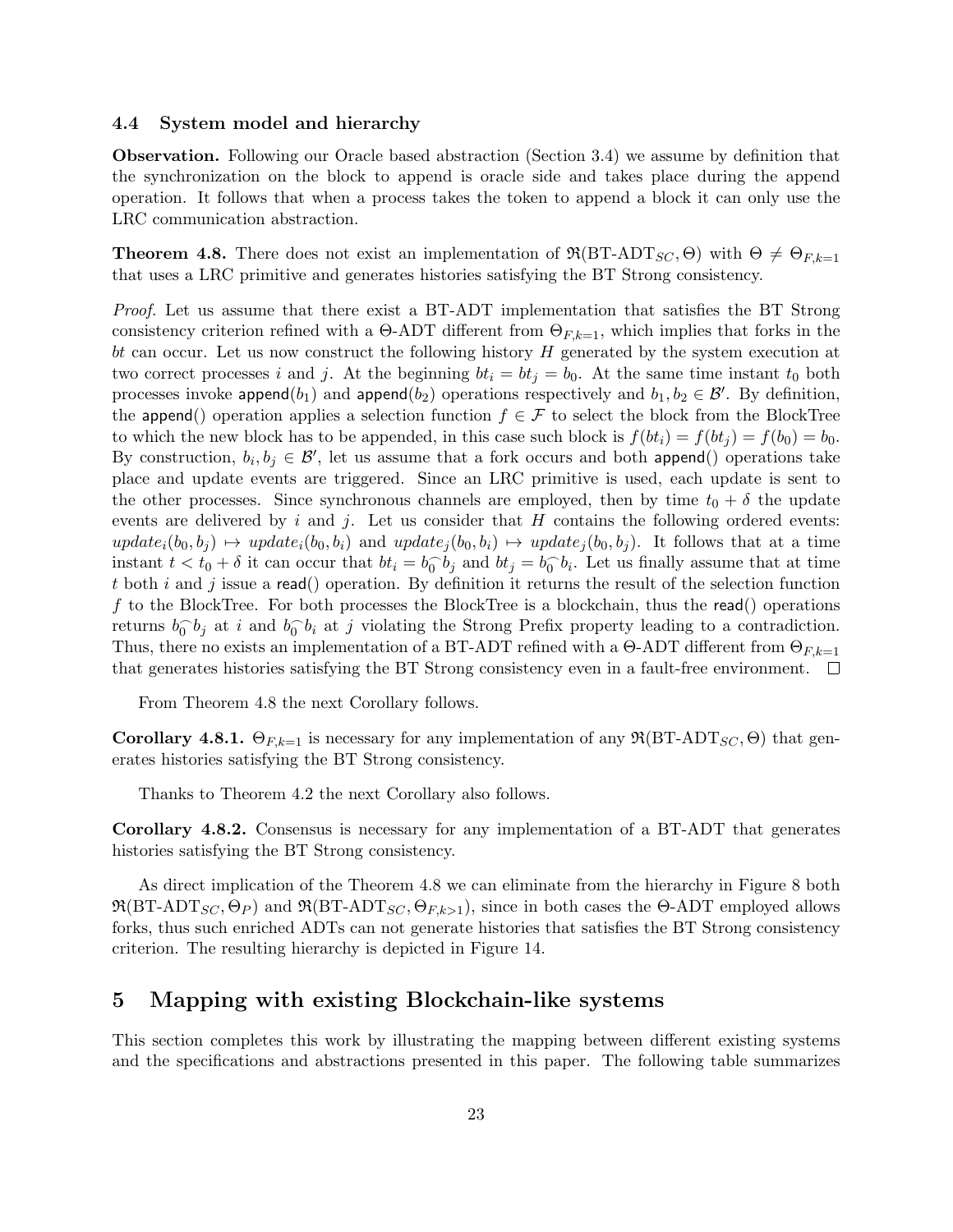

Figure 14:  $\Re(BT-ADT, \Theta)$  Hierarchy. In gray the combinations impossible in a message-passing system

the mapping between different existing systems and these abstractions. More details are given in the following sections. In those sections we refer to a permissionless system as a system where the cardinality of the process set is not a-priori known and each process can read and append into the blockchain. When we do not consider permissionless systems we explicitly state the differences.

Table 1: Mapping of existing systems. Each of these systems assumes at least a light reliable communication.

| References      | Refinement                                           |
|-----------------|------------------------------------------------------|
| Bitcoin $[25]$  | $\Re(BT\text{-}ADT_{EC},\Theta_P)$                   |
| Ethereum [30]   | $\Re(BT\text{-}ADT_{EC},\Theta_P)$                   |
| Algorand [18]   | $\Re(BT \text{-} ADT_{SC}, \Theta_{F,k=1})$ SC w.h.p |
| $ByzCoin$ [23]  | $\Re(BT \text{-} ADT_{SC}, \Theta_{F,k=1})$          |
| PeerCensus [12] | $\Re(BT\text{-}ADT_{SC}, \Theta_{F,k=1})$            |
| Redbelly [11]   | $\Re(BT \text{-} ADT_{SC}, \Theta_{F,k=1})$          |
| Hyperledger [5] | $\Re(BT\text{-}ADT_{SC}, \Theta_{F,k=1})$            |

### 5.1 Bitcoin

Bitcoin [25] is the pioneer of blockchain systems. Any process  $p \in V$  is allowed to read the BlockTree and append blocks to the BlockTree. Processes are characterized by their computational power represented by  $\alpha_p$ , normalized as  $\sum_{p \in V} \alpha_p = 1$ . Processes communicate through reliable FIFO authenticated channels (implemented with TCP), which models a partially synchronous setting [14]. Valid blocks are flooded in the system. The getToken operation is implemented by a proof-of-work mechanism. The consumeToken operation returns true for all valid blocks, thus there is no bounds on the number of consumed tokens. Thus Bitcoin implements a Prodigal Oracle. The f selects returns the blockchain which has required the most computational work, guaranteeing that concurrent blocks can only refer to the most recently appended blocks of the blockchain returned by a read() operation. Garay and al [16] have shown, under a synchronous environment assumption,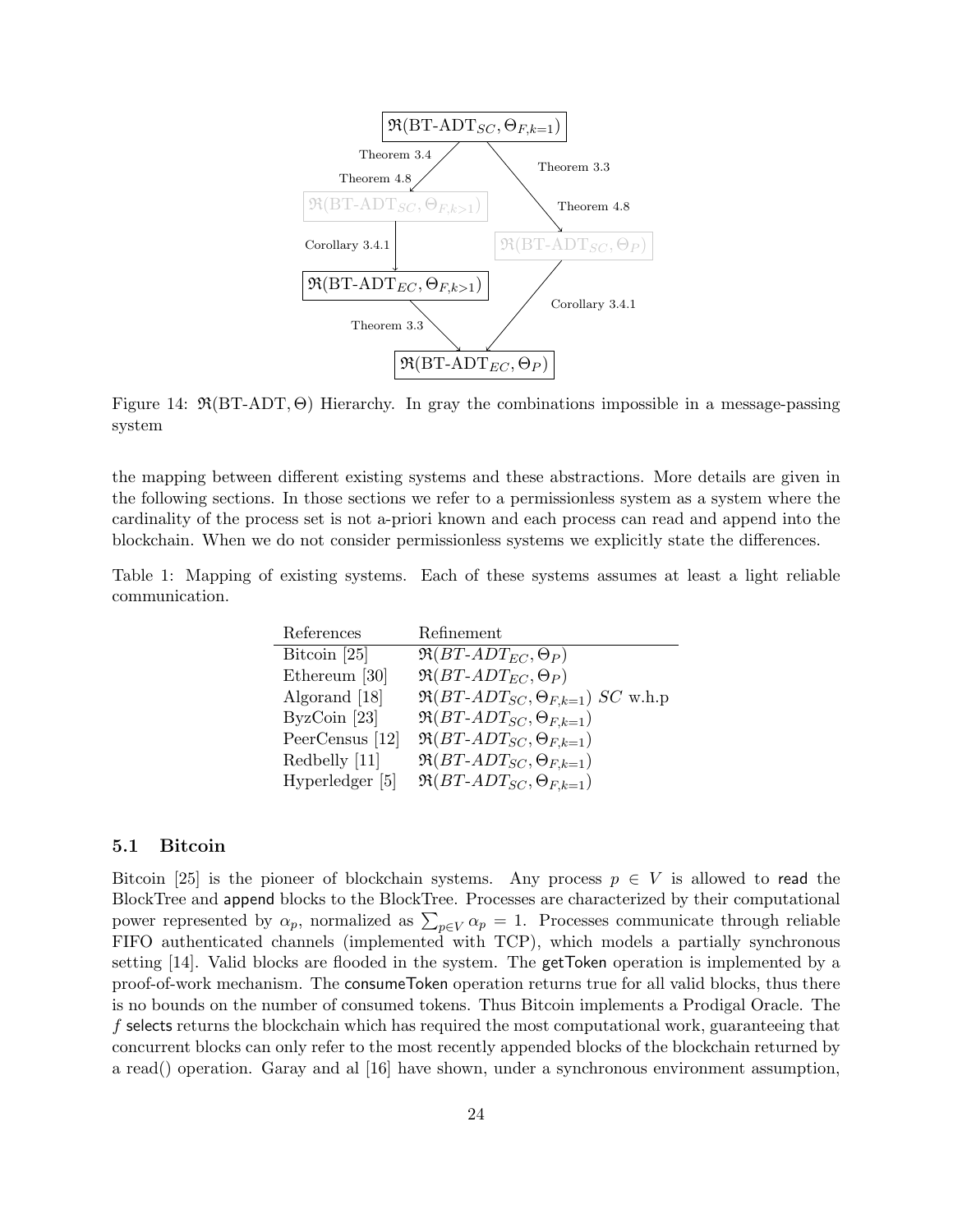that Bitcoin ensures Eventual consistency criteria. The same conclusion applies as well for the FruitChain protocol [26], which proposes a protocol similar to BitCoin except for the rewarding mechanism.

#### 5.2 Ethereum

Ethereum [30] is a permissionless blockchain. Processes are characterized by their merit parameter represented by  $\alpha_p$  (once normalized as  $\sum_{p \in V} \alpha_p = 1$ ). Contrarily to Bitcoin, where this merit parameter is representative of a computational power, that is this ability to quickly compute hash functions, in Ethereum this merit is bounded by the ability to move data in memory. This proof-ofwork mechanism is especially designed for commodity hardware. Any process  $p \in V$  is allowed to read the BlockTree and append blocks to the BlockTree. Processes communicate through reliable FIFO authenticated channels (implemented with TCP), which models a partially synchronous setting [14]. Valid blocks are flooded in the system. The getToken operation is implemented by a proof-of-work mechanism. The consumeToken operation returns true for all valid blocks, thus there is no bounds on the number of consumed tokens. Thus Ethereum implements a Prodigal Oracle. The f selects returns the blockchain which has required the most work (see Section 10 of [30]), guaranteeing that concurrent blocks can only refer to the most recently appended blocks of the blockchain returned by a read() operation. This function is implemented through GHOST algorithm [29]. Kiayias has shown [22], under a synchronous environment assumption, that GHOST protocol enjoys both common prefix and chain growth properties. Ethereum thus ensures the Eventual consistency criteria.

## 5.3 ByzCoin

ByzCoin [23] is a permissionless blockchain. Processes are characterized by their computational power represented by  $\alpha_p$  (once normalized as  $\sum_{p \in V} \alpha_p = 1$ ). Byzcoin assumes a semi synchronous environment, that is, in every period of length b there must be a strongly synchronous period of length  $s < b$ . The block creation process is separated from the transaction validation one. The former one is realized by a proof-of-work mechanism (similar to the Bitcoin's one), and the latter one is achieved by a Byzantine tolerant algorithm (i.e., a variant of PBFT [10]) which creates micro blocks made of transactions.

The getToken operation is implemented by a proof-of-work mechanism. Due to the PoW mechanism, several key blocks can be concurrently created. The consumeToken operation guarantees that during the synchronous periods of the semi-synchronous setting (those synchronous periods ensure that everyone receives all the concurrent key blocks in a short period of time), a single key block will be appended to the BlockTree by relying on a deterministic function  $f$  which selects the key block whose digest (fingerprint) has the smallest least significant bits among the concurrent key blocks. Under those assumptions, Byzcoin is an implementation of a strongly consistent BlockTree composed with a Frugal Oracle, with  $k = 1$ .

Note that transactions do not belong to key blocks but to microblocks which are created by a variant of PBFT where  $(i)$  the committee members are the miners of the last w appended key blocks in the BlockTree as returned by a read() operation; (ii) each committee member receives a voting share for each block it has created blocks among these  $w$  ones, and  $(iii)$  committee members are organized on a tree rooted at the leader, and  $(iv)$  this leader is the process that invoked the last successful consumeToken operation.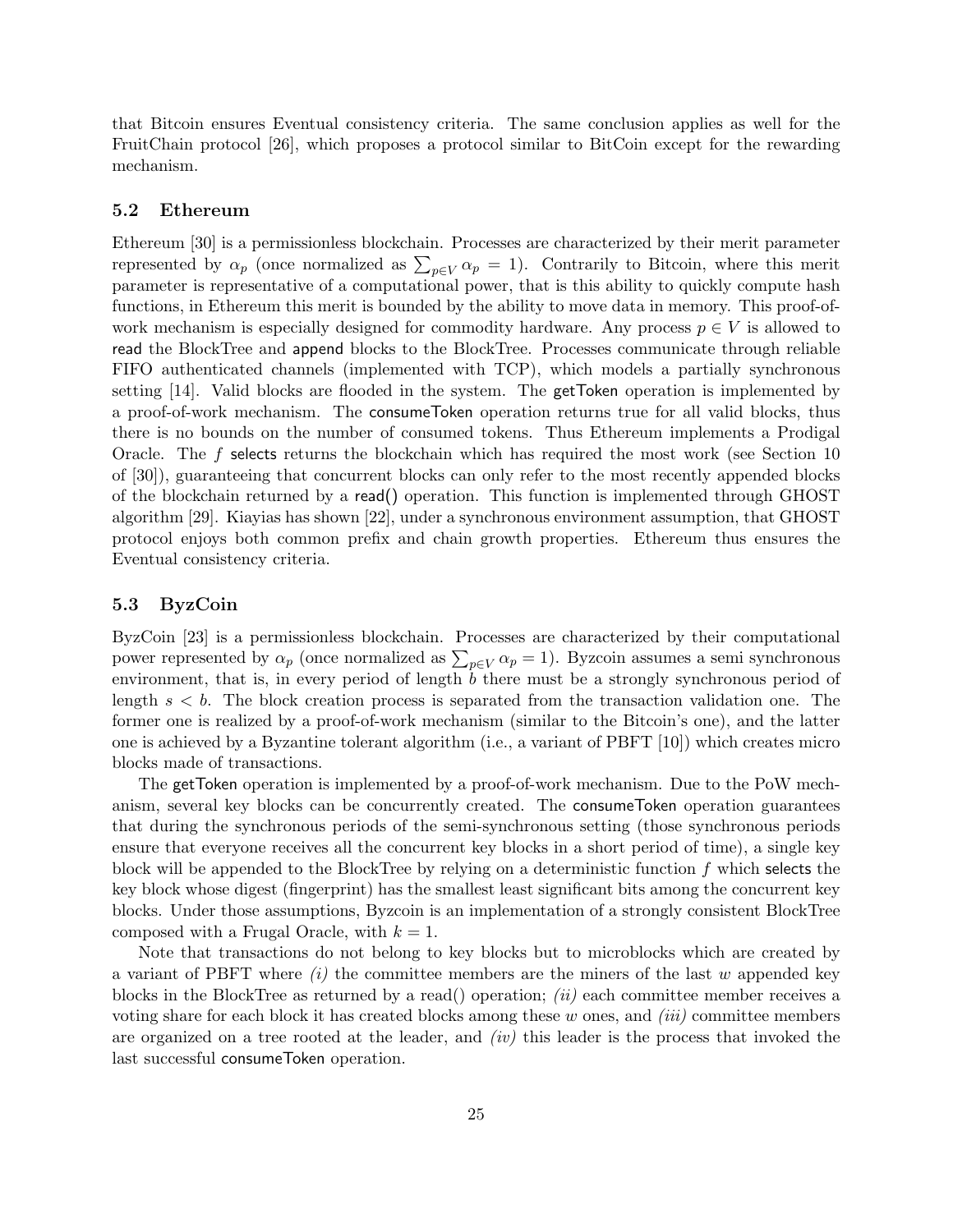## 5.4 Algorand

Algorand [18] is an algorithm dedicated to permisionless blockchains. Users are characterized by the quantity of coins (stake) they own, represented by  $\alpha_p$  once normalized as  $\sum_{p\in V} \alpha_p = 1$ . Algorand assumes a synchronous setting (rounds) in order to ensure that  $(i)$  with overwhelming probability all users agree on the same transactions (safety property) and  $(ii)$  new transactions are added to the blockchain (liveness property). Note that safety holds even in a semi synchronous environment. Users communicate among themselves through reliable communication channels (implemented via TCP). Algorand algorithm relies on two main ingredients: a cryptographic sortition and a variant of a Byzantine agreement algorithm. The cryptographic sortition implements the getToken operation by selecting the block proposer. This is achieved by selecting at random a committee (that is a small fraction of users weighed by their currency balance  $\alpha_p$ , which boils down to a proof-ofstake mechanism) and providing them a random priority, so that with high probability, the highest priority committee member will be in charge of proposing the new block for the current round. The variant of Byzantine agreement algorithm BA\* implements the consumeToken operation, that is the commitment to append this new valid block in the blockchain.  $BA^*$  guarantees that in a favorable environment (strongly synchronous environment augmented with synchronized clocks), if all honest participants have received the same valid block, then this block will be appended to the blockchain (see Lemma 2 [17]). On the other hand, if there is no agreement on that block (because the highest priority committee member is malicious or the network is not strongly synchronous), then BA<sup>\*</sup> may create forks with probability less than  $10^{-7}$  (Theorem 2 [17]). This makes Algorand a probabilistic implementation of a strongly consistent BlockTree composed with a Frugal Oracle, with  $k = 1$ .

### 5.5 PeerCensus

PeerCensus [12] is a permissionless blockchain. Processes are characterized by their computational power represented by  $\alpha_p$  (once normalized as  $\sum_{p \in V} \alpha_p = 1$ ). PeerCensus assumes a semi synchronous environment, that is, in every period of length b there must be a strongly synchronous period of length  $s < b$ . PeerCensus is not strictly speaking a blockchain-based algorithm (as Bitcoin or Byzcoin), in the sense that it does not store a sequence of application transactions, but provides a secure and fully distributed timestamping service. This service is implemented by a dynamic Byzantine tolerant consensus algorithm which tracks the committee members of the consensus algorithm through the creation of chained key blocks. The getToken operation is implemented by a proof-of-work mechanism, and the consumeToken operation, implemented by the Byzantine consensus, commits a single key block among the concurrent ones, that is returns true for a single token, as long as no more than a 1/3 of the committees members are Byzantine (secure state). Theorem 1 [12] states that the secure state is reachable with high probability if the computational power owned by the adversary,  $\alpha_A$ , is less than 1/3. Thus under these assumptions PeerCensus implements a strongly consistent BlockTree composed with a Frugal Oracle, with  $k = 1$ . Note however that in [2] the authors have analyzed the probability that PeerCensus reaches a secure state by examing the composition of successive quorums, and have shown that this probability is decreasing as a function of  $\alpha_A$ . For instance, if  $\alpha_A = 1/4$ , then the probability that PeerCensus reaches a secure state is only equal to 1/3.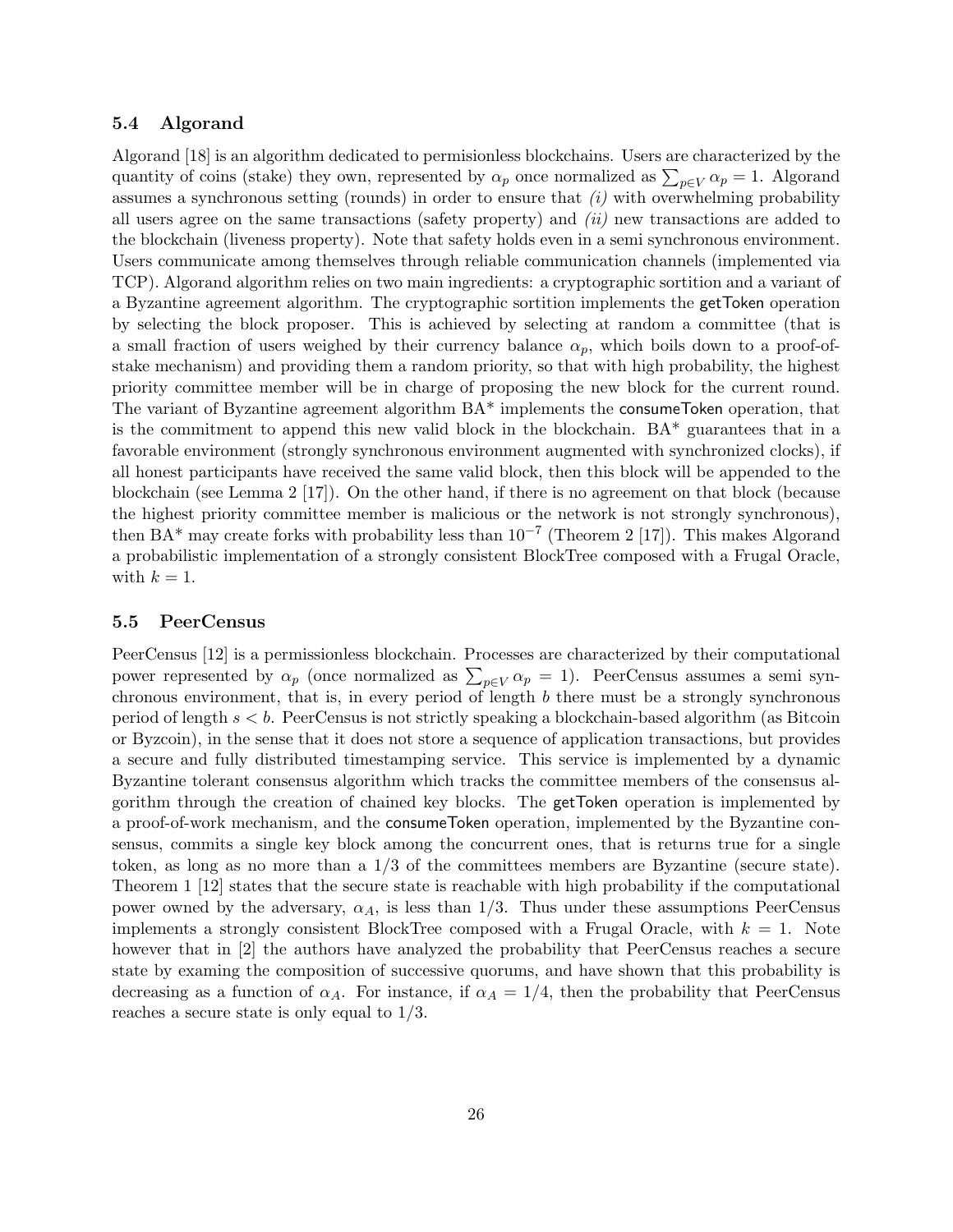#### 5.6 Red Belly

Red Belly [11] is a consortium blockchain, meaning that any process  $p \in V$  is allowed to read the BlockTree but a predefined subset  $M \subseteq V$  of processes are allowed to append blocks. Each process  $p \in M$  as a merit parameter set to  $\alpha_p = 1/|M|$  while each process  $p \in V \setminus M$  has a merit parameter  $\alpha_p = 0$ . Processes are asynchronous (i.e., there is no assumption on their respective computational speed) and are connected with partially synchronous [14] (i.e., messages are delivered in unknown but finite time), reliable and authenticated communication channels. Each process  $p \in M$  can invoke the getToken operation with their new block and will receive a token. The consumeToken operation, implemented by a Byzantine consensus algorithm run by all the processes in  $V$ , returns true for the uniquely decided block. Thus Red Belly BlockTree contains a unique blockchain, meaning that the selection function f is the trivial projection function from  $\mathcal{BT} \mapsto \mathcal{BC}$  which associates to the BT-ADT its unique existing chain of the BlockTree. As a consequence Red Belly relies on a Frugal Oracle with  $k = 1$ , and by the properties of Byzantine agreement implements a strongly consistent BlockTree (see Theorem 3 [11]).

## 5.7 HyperLedger Fabric

HyperLedger Fabric [5] is a system allowing to deploy and operate persmissioned blockchains. Any process  $p \in V$  is allowed to read the BlockTree, however, only a subset of  $M \subseteq V$  is allowed to append blocks to the BlockTree. Every process of M has the same merit parameter  $\alpha_M = 1/|M|$ while processes of  $V \setminus M$  have a null merit parameter. HyperLedger Fabric assumes eventual synchrony and reliable channels. Transactions are executed by a dedicated set of processes called endorsers. Executed transactions are then ordered through atomic broadcast primitive so as to gather them into a block. HyperLedger Fabric relies on a leader election to determine which process will generate the next block. Transactions are appended in a block until a stop condition is met. A stop condition refers either on a maximal number of transactions in a block or a maximal elapsed time since the first transaction included in the block. The block is then broadcasted and a new block is created to gather new incoming transactions. By construction, HyperLedger Fabric ensures that a unique token  $(k = 1)$  is consumed, thus HyperLedger Fabric implement a strongly consistent BlockTree.

## 6 Conclusions and Future Work

The paper presented an extended formal specification of blockchains and derived interesting conclusion on their implementability. Let us note that the presented work is intended to provide the groundwork for the construction of a sound hierarchy of blockchain abstractions and correct implementations. Future work will focus on several open issues, such as the solvability of Eventual Prefix in message-passing, the synchronization power of other oracle models, and fairness properties for oracles.

## Acknowledgment

We are grateful to Mathieu Perrin and anonymous reviewers for their insightful comments on a previous version of the current paper.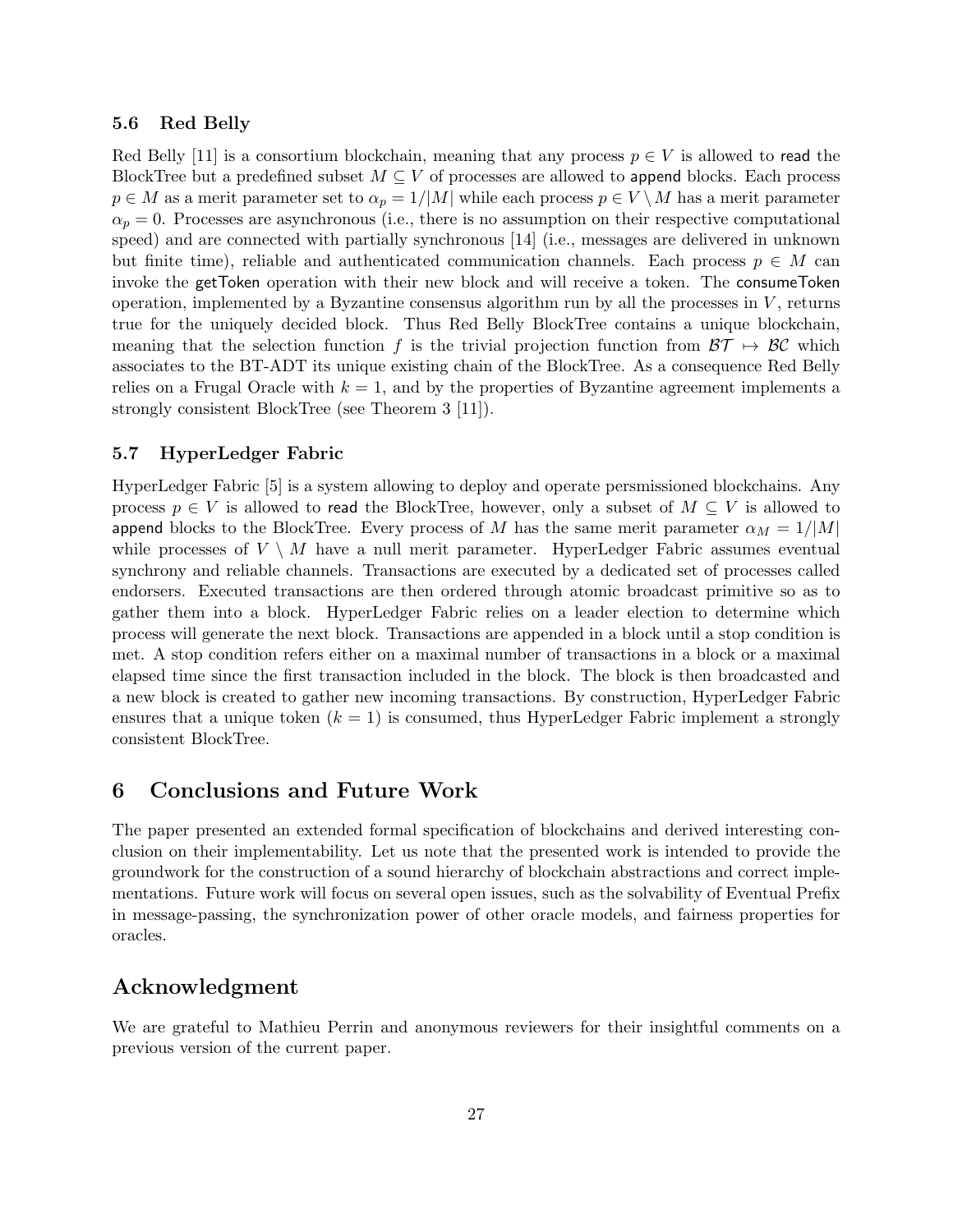## References

- [1] Ittai Abraham and Dahlia Malkhi. The blockchain consensus layer and BFT. Bulletin of the EATCS, 123, 2017.
- [2] E. Anceaume, T. Lajoie-Mazenc, R. Ludinard, and B. Sericola. Safety Analysis of Bitcoin Improvement Proposals. In Proceedings of the 15th IEEE International Symposium on Network Computing and Applications (NCA), 2016.
- [3] Emmanuelle Anceaume, Antonella Del Pozzo, Romaric Ludinard, Maria Potop-Butucaru, and Sara Tucci-Piergiovanni. Blockchain abstract data type. arXiv preprint arXiv:1802.09877, 2018.
- [4] Emmanuelle Anceaume, Romaric Ludinard, Maria Potop-Butucaru, and Frédéric Tronel. Bitcoin a distributed shared register. In Stabilization, Safety, and Security of Distributed Systems - 19th International Symposium, SSS 2017, Boston, MA, USA, November 5-8, 2017, Proceedings, pages 456–468, 2017.
- [5] E. Androulaki, A. Barger, V. Bortnikov, C. Cachin, K. Christidis, A. De Caro, D. Enyeart, C. Ferris, G. Laventman, Y. Manevich, S. Muralidharan, C. Murthy, B. Nguyen, M. Sethi, G. Singh, K. Smith, A. Sorniotti, C. Stathakopoulou, M. Vukolić, S. Weed Cocco, and J. Yellick. Hyperledger Fabric: A Distributed Operating System for Permissioned Blockchains. https://arxiv.org/pdf/1801.10228v1.pdf.
- [6] A. Fernández Anta, C. Georgiou, K. M. Konwar, and N. C. Nicolaou. Formalizing and implementing distributed ledger objects. CoRR, abs/1802.07817, 2018.
- [7] James Aspnes and Maurice Herlihy. Wait-free data structures in the asynchronous PRAM model. In Second Annual ACM Symposium on Parallel Algorithms and Architectures, pages 340–349, July 1990.
- [8] C. Cachin, K. Kursawe, F. Petzold, and V. Shoup. Secure and efficient asynchronous broadcast protocols. In Advances in Cryptology - CRYPTO 2001, 21st Annual International Cryptology Conference, Santa Barbara, California, USA, August 19-23, 2001, Proceedings, pages 524–541, 2001.
- [9] Christian Cachin, Rachid Guerraoui, and Luís E. T. Rodrigues. *Introduction to Reliable and* Secure Distributed Programming (2. ed.). Springer, 2011.
- [10] M. Castro and B. Liskov. Practical Byzantine Fault Tolerance and Proactive Recovery. Journal ACM Transactions on Computer Systems (TOCS), 2002.
- [11] T. Crain, V. Gramoli, M. Larrea, and M. Raynal. (Leader/Randomization/Signature)-free Byzantine Consensus for Consortium Blockchains. http://csrg.redbellyblockchain.io/ doc/ConsensusRedBellyBlockchain.pdf, 2017.
- [12] C. Decker, J. Seidel, and R. Wattenhofer. Bitcoin Meets Strong Consistency. In Proceedings of the 17th International Conference on Distributed Computing and Networking Conference (ICDCN), 2016.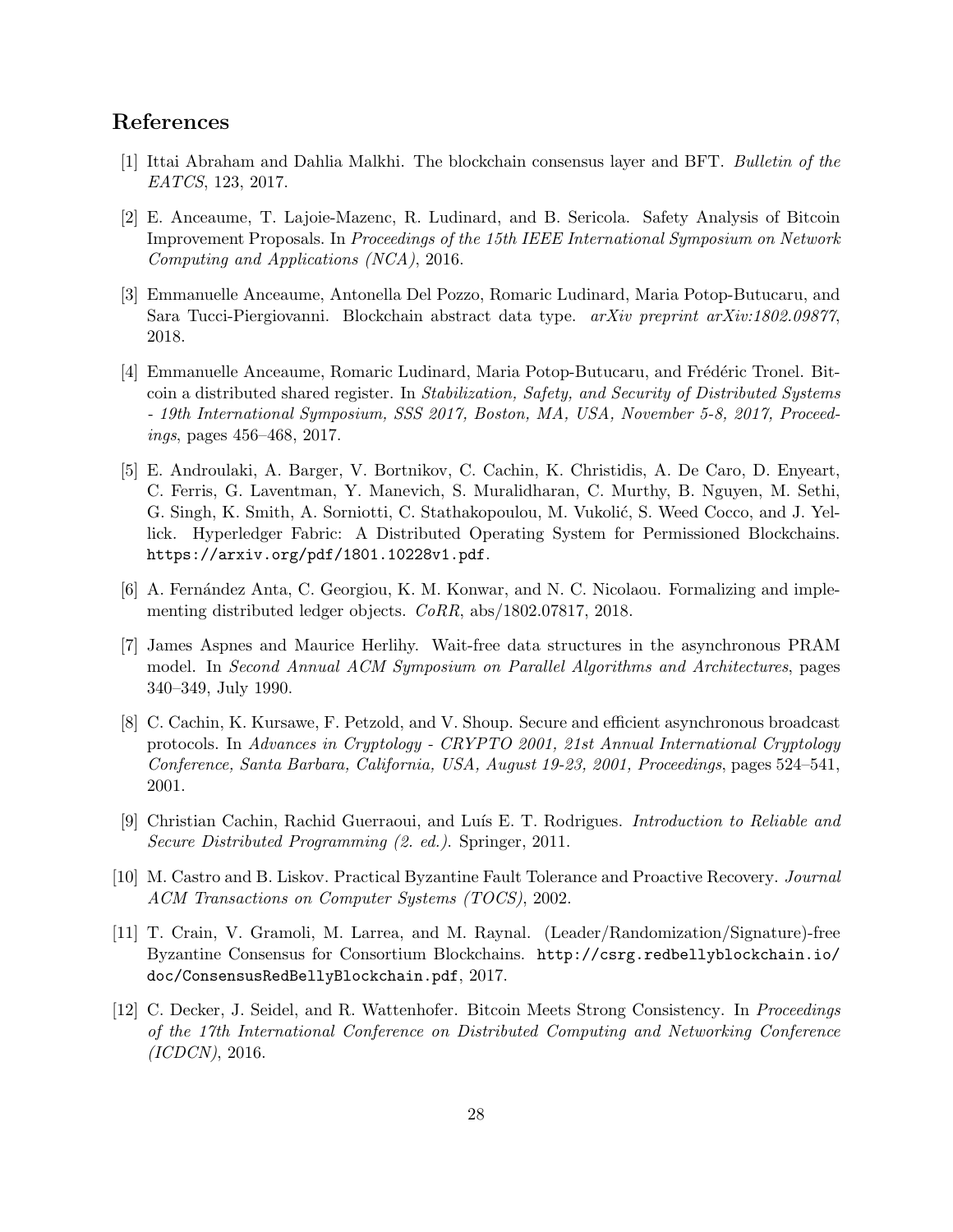- [13] Swan Dubois, Rachid Guerraoui, Petr Kuznetsov, Franck Petit, and Pierre Sens. The weakest failure detector for eventual consistency. In Proceedings of the 2015 ACM Symposium on Principles of Distributed Computing, PODC '15, pages 375–384, 2015.
- [14] C. Dwork, N. Lynch, and L. Stockmeyer. Consensus in presence of partial synchrony. Journal of the ACM (JACM), 1988.
- [15] Cynthia Dwork and Moni Naor. Pricing via processing or combatting junk mail. In Advances in Cryptology - CRYPTO '92, 12th Annual International Cryptology Conference, Santa Barbara, California, USA, August 16-20, 1992, Proceedings, pages 139–147, 1992.
- [16] J. A. Garay, A. Kiayias, and N. Leonardos. The Bitcoin Backbone Protocol: Analysis and Applications. In Proceedings of the 34th Annual International Conference on the Theory and Applications of Cryptographic Techniques (EUROCRYPT), 2015.
- [17] Y. Gilad, R. Hemo, S. Micali, G. Vlachos, and N. Zeldovich. Algorand: Scaling byzantine agreements for cryptocurrencies. Technical report, MIT CSAIL, 2017. https://people. csail.mit.edu/nickolai/papers/gilad-algorand-eprint.pdf.
- [18] Yossi Gilad, Rotem Hemo, Silvio Micali, Georgios Vlachos, and Nickolai Zeldovich. Algorand: Scaling byzantine agreements for cryptocurrencies. In Proceedings of the 26th Symposium on Operating Systems Principles, pages 51–68. ACM, 2017.
- [19] A. Girault, G. Gößler, R. Guerraoui, J. Hamza, and D-A. Seredinschi. Why You Can't Beat Blockchains: Consistency and High Availability in Distributed Systems. http://arxiv.org/ abs/1710.09209.
- [20] Maurice Herlihy. Wait-free synchronization. ACM Transactions on Programming Languages and Systems (TOPLAS), 13(1):124–149, 1991.
- [21] Maurice Herlihy. Blockchains and the future of distributed computing. In Proceedings of the ACM Symposium on Principles of Distributed Computing, PODC '17, pages 155–155, New York, NY, USA, 2017. ACM.
- [22] A. Kiayias and G. Panagiotakos. On Trees, Chains and Fast Transactions in the Blockchain. http://eprint.iacr.org/2016/545, 2016.
- [23] E. Kokoris-Kogias, P. Jovanovic, N. Gailly, I. Khoffi, L. Gasser, and B. Ford. Enhancing Bitcoin Security and Performance with Strong Consistency via Collective Signing. In Proceedings of the 25th USENIX Security Symposium, 2016.
- [24] Leslie Lamport, Robert Shostak, and Marshall Pease. The byzantine generals problem. ACM Transactions on Programming Languages and Systems (TOPLAS), 4(3):382–401, 1982.
- [25] S. Nakamoto. Bitcoin: A Peer-to-Peer Electronic Cash System. https://bitcoin.org/ bitcoin.pdf, 2008.
- [26] Rafael Pass and Elaine Shi. Fruitchains: A fair blockchain. In Proceedings of the ACM Symposium on Principles of Distributed Computing, PODC 2017, Washington, DC, USA, July 25-27, 2017, pages 315–324, 2017.